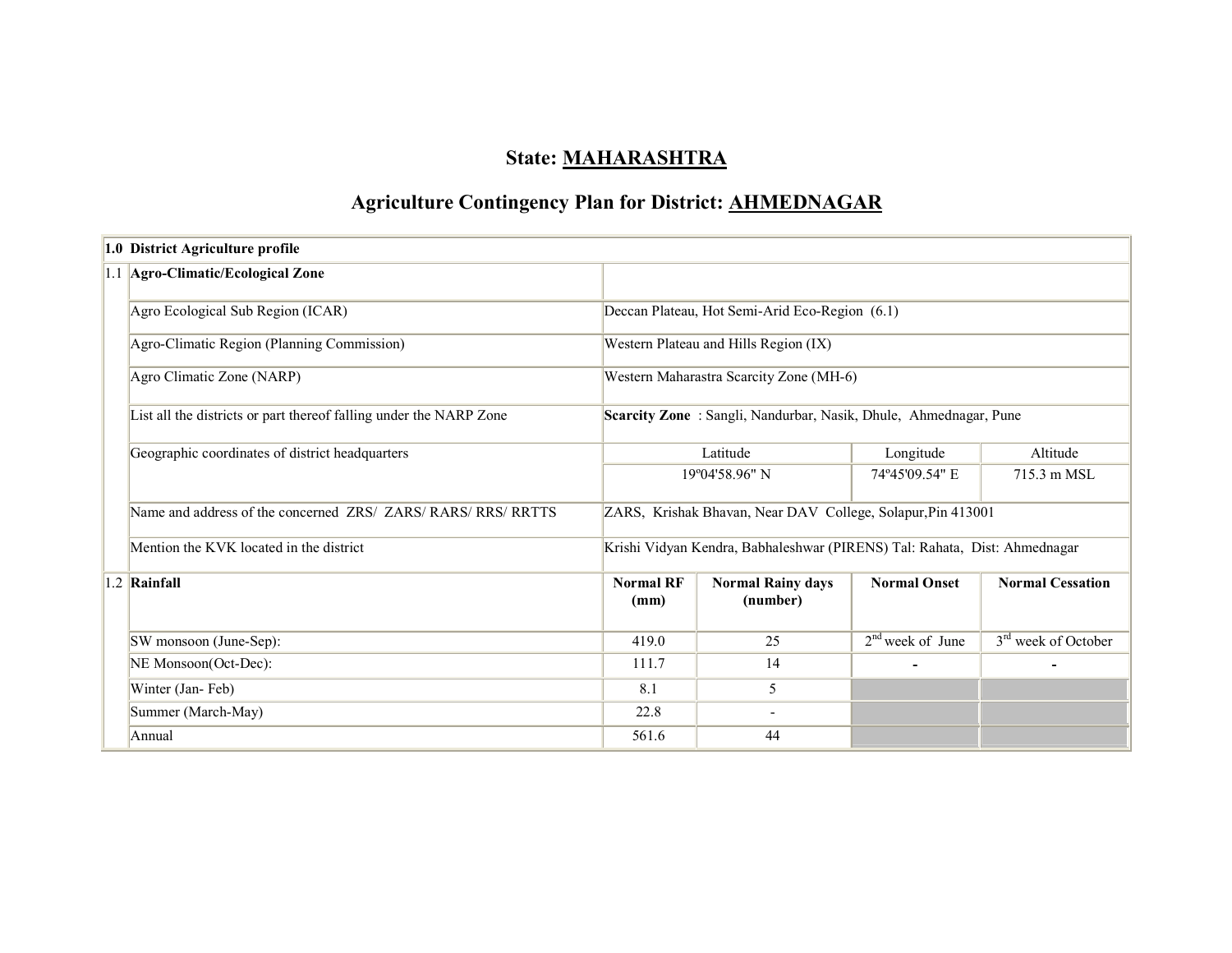| <b>1.3</b> Land use pattern<br>of the district | Geographical Cultivable<br>urea | area   | Forest area | Land under non $-$ Permanent<br>agriculture use | pastures | Cultivable<br>wasteland | Land under misc.<br>tree, crops and | Barren and<br>uncultivable land | Current<br>fallows | Other<br>fallows |
|------------------------------------------------|---------------------------------|--------|-------------|-------------------------------------------------|----------|-------------------------|-------------------------------------|---------------------------------|--------------------|------------------|
|                                                |                                 |        |             |                                                 |          |                         | grooves                             |                                 |                    |                  |
| Area<br>$(500 \text{ ha})$                     | 1702.0                          | 1146.3 | 163.4       | 13.9                                            | 41.7     | 19.1                    | 3.4                                 | 131.0                           | 89.4               | 93.8             |

(Source: Agricultural Statistical Information, Maharashtra State 2006 (Part II))

| $\vert$ 1.4                       | Area ('000 ha) |  |  |  |  |
|-----------------------------------|----------------|--|--|--|--|
| Major Soils<br>Shallow grey soils | 389.4          |  |  |  |  |
| Medium deep black soils           | 142.7          |  |  |  |  |
| Deep black soils                  | 63.4           |  |  |  |  |
|                                   |                |  |  |  |  |

(Source : Strategic research and extension plan of Ahmednagar District)

| 1. . J | <b>Agricultural land use</b> | Area $('000 ha)$ | Cropping intensity % |
|--------|------------------------------|------------------|----------------------|
|        | Net sown area                | 1146.3           | 131.7                |
|        | Area sown more than once     | 363.4            |                      |
|        | Gross cropped area           | 1509.7           |                      |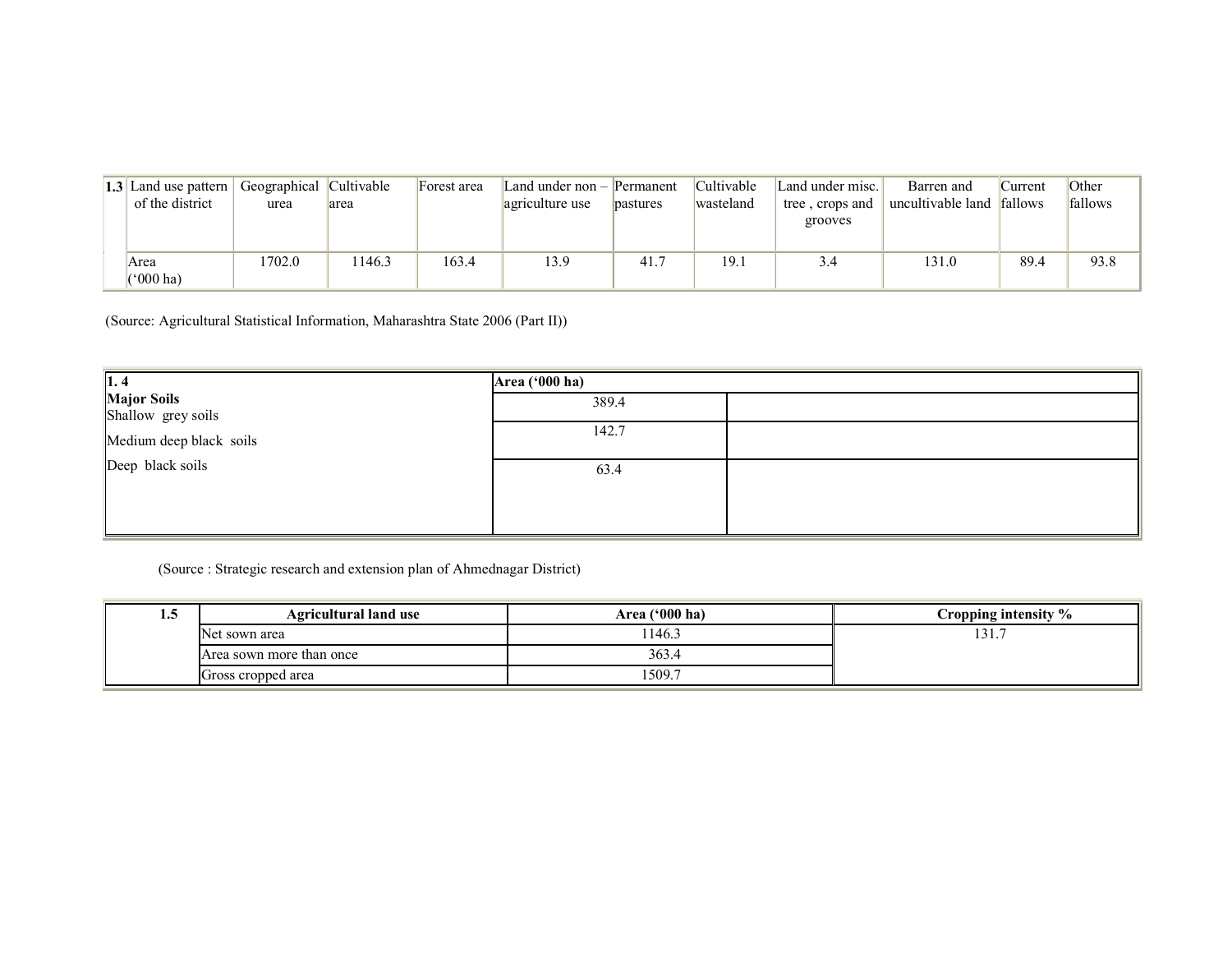| 1.6 Irrigation                                                                                          | Area ('000 ha)               |                          |                                                                                                |
|---------------------------------------------------------------------------------------------------------|------------------------------|--------------------------|------------------------------------------------------------------------------------------------|
| Net irrigated area                                                                                      | 330.0                        |                          |                                                                                                |
| Gross irrigated area                                                                                    | 362.0                        |                          |                                                                                                |
| Rainfed area                                                                                            | 816.3                        |                          |                                                                                                |
| Sources of Irrigation                                                                                   | Number                       | Area ('000<br>ha)        | Percentage of total irrigated area                                                             |
| Canals                                                                                                  | $\overline{2}$               | 84.0                     | 25.4                                                                                           |
| Tanks                                                                                                   |                              | $\blacksquare$           | ٠                                                                                              |
| Open wells                                                                                              | 153138                       | 246.0                    | 74.5                                                                                           |
| Bore wells                                                                                              | 121                          |                          | $\blacksquare$                                                                                 |
| Lift irrigation schemes                                                                                 | $\blacksquare$               | $\blacksquare$           | $\overline{\phantom{0}}$                                                                       |
| Micro-irrigation                                                                                        | ٠                            | $\blacksquare$           | $\overline{\phantom{a}}$                                                                       |
| Other sources (please specify)                                                                          | $\overline{\phantom{a}}$     | $\blacksquare$           |                                                                                                |
| <b>Total Irrigated Area</b>                                                                             | $\overline{\phantom{0}}$     | 330                      | 100                                                                                            |
| Pump sets                                                                                               | 15373                        | $\blacksquare$           | $\overline{\phantom{a}}$                                                                       |
| No. of Tractors                                                                                         | 11645                        | $\overline{\phantom{a}}$ | $\qquad \qquad -$                                                                              |
| Groundwater availability and use* (Data source: State/Central<br><b>Ground water Department /Board)</b> | No. of blocks/<br>Tehsils 14 | $(\%)$ area              | Quality of water (specify the problem such as high levels of<br>arsenic, fluoride, saline etc) |
| Over exploited                                                                                          |                              |                          |                                                                                                |
| Critical                                                                                                | 5                            | Good                     |                                                                                                |
| Semi-critical                                                                                           |                              | Good                     |                                                                                                |
| Safe                                                                                                    | 8                            | Good                     |                                                                                                |
| Wastewater availability and use                                                                         | ٠                            |                          | $\overline{\phantom{a}}$                                                                       |
| Ground water quality                                                                                    | ٠                            | Salty                    | $\overline{\phantom{a}}$                                                                       |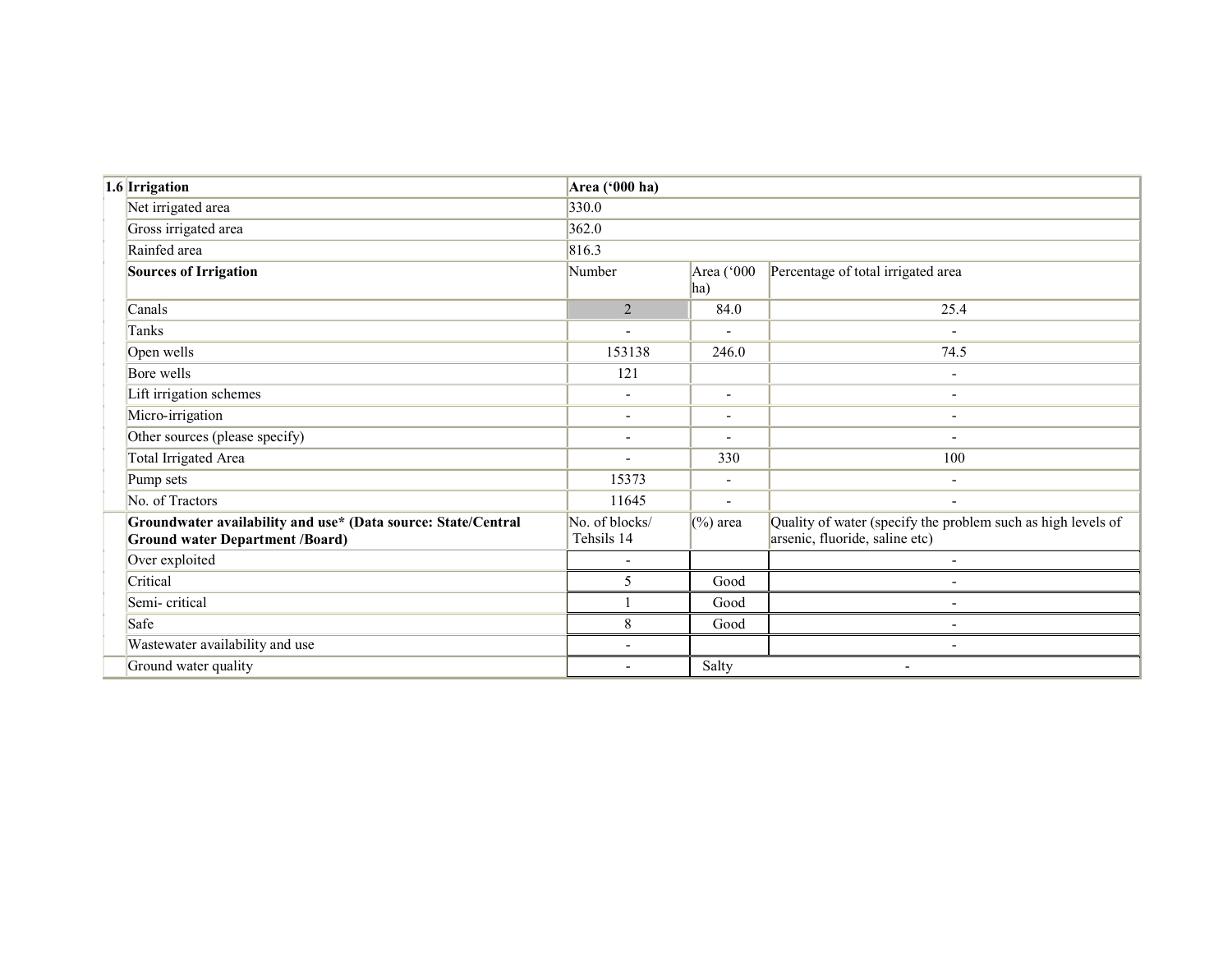| Sr. | Major field                     | Area ('000 ha)           |                          |                          |                  |                          |                          |                          |                    |  |
|-----|---------------------------------|--------------------------|--------------------------|--------------------------|------------------|--------------------------|--------------------------|--------------------------|--------------------|--|
|     |                                 |                          | <b>Kharif</b>            |                          |                  | Rabi                     |                          |                          | Summer             |  |
| No. | crop                            | <b>Irrigated</b>         | Rainfed                  | <b>Total</b>             | <b>Irrigated</b> | Rainfed                  | <b>Total</b>             | <b>Summer</b>            | <b>Grand</b> total |  |
|     | Rabi Sorghum                    | $\overline{\phantom{a}}$ | $\blacksquare$           | $\blacksquare$           | $\overline{a}$   | 507.2                    | 507.2                    | $\overline{\phantom{a}}$ | 507.2              |  |
|     | Wheat                           | $\overline{\phantom{a}}$ | $\overline{\phantom{a}}$ | $\overline{\phantom{0}}$ | 138.2            | $\overline{\phantom{a}}$ | 138.2                    | $\overline{\phantom{a}}$ | 138.2              |  |
|     | Sugar cane                      |                          | $\overline{\phantom{a}}$ | $\overline{\phantom{0}}$ | 113.7            |                          |                          |                          | 133.7              |  |
|     | Pearlmillet                     | $\overline{\phantom{a}}$ | 128.2                    | 128.2                    | $\blacksquare$   | $\overline{\phantom{a}}$ | $\overline{\phantom{a}}$ | $\overline{\phantom{a}}$ | 128.2              |  |
|     | Chickpea                        | $\overline{\phantom{a}}$ | $\overline{\phantom{a}}$ | $\blacksquare$           | $\blacksquare$   | $\overline{\phantom{a}}$ | 90.5                     |                          | 90.5               |  |
|     | Soybean                         | $\overline{\phantom{a}}$ | 55.5                     | 55.5                     | $\blacksquare$   | $\overline{\phantom{a}}$ | $\overline{\phantom{a}}$ | $\overline{\phantom{a}}$ | 55.5               |  |
|     | Horticulture crops - Fruits     | Area ('000 ha)           |                          |                          |                  |                          |                          |                          |                    |  |
|     |                                 | <b>Total</b>             |                          |                          |                  |                          |                          |                          |                    |  |
|     | Pomegranate                     | 6.4                      |                          |                          |                  |                          |                          |                          |                    |  |
|     | Kagzi Lime                      |                          |                          |                          |                  | 6.1                      |                          |                          |                    |  |
|     | Guava                           |                          |                          |                          |                  | 4.2                      |                          |                          |                    |  |
|     | Mango                           |                          |                          |                          |                  | 3.5                      |                          |                          |                    |  |
|     | Sapota                          |                          |                          |                          |                  | 3.1                      |                          |                          |                    |  |
|     | Horticulture crops - Vegetables |                          |                          |                          |                  | <b>Total</b>             |                          |                          |                    |  |
|     | Onion                           |                          |                          |                          |                  | 51.0                     |                          |                          |                    |  |
|     | Tomato                          |                          |                          |                          |                  | 3.7                      |                          |                          |                    |  |
|     | Pea                             | 2.4                      |                          |                          |                  |                          |                          |                          |                    |  |
|     | Brinjal                         |                          |                          |                          |                  | 2.3                      |                          |                          |                    |  |
|     | Chilli                          | 1.7                      |                          |                          |                  |                          |                          |                          |                    |  |

#### 1.7 Area under major field crops & horticulture (2008-09)

(Source: Strategic Research and Extension Plan of Ahmednagar District)

| crops<br>romatıc<br>and<br>$11.71 \wedge 12.7$ | vailable<br>no<br> |
|------------------------------------------------|--------------------|
| m<br>rons                                      | D <sub>0</sub>     |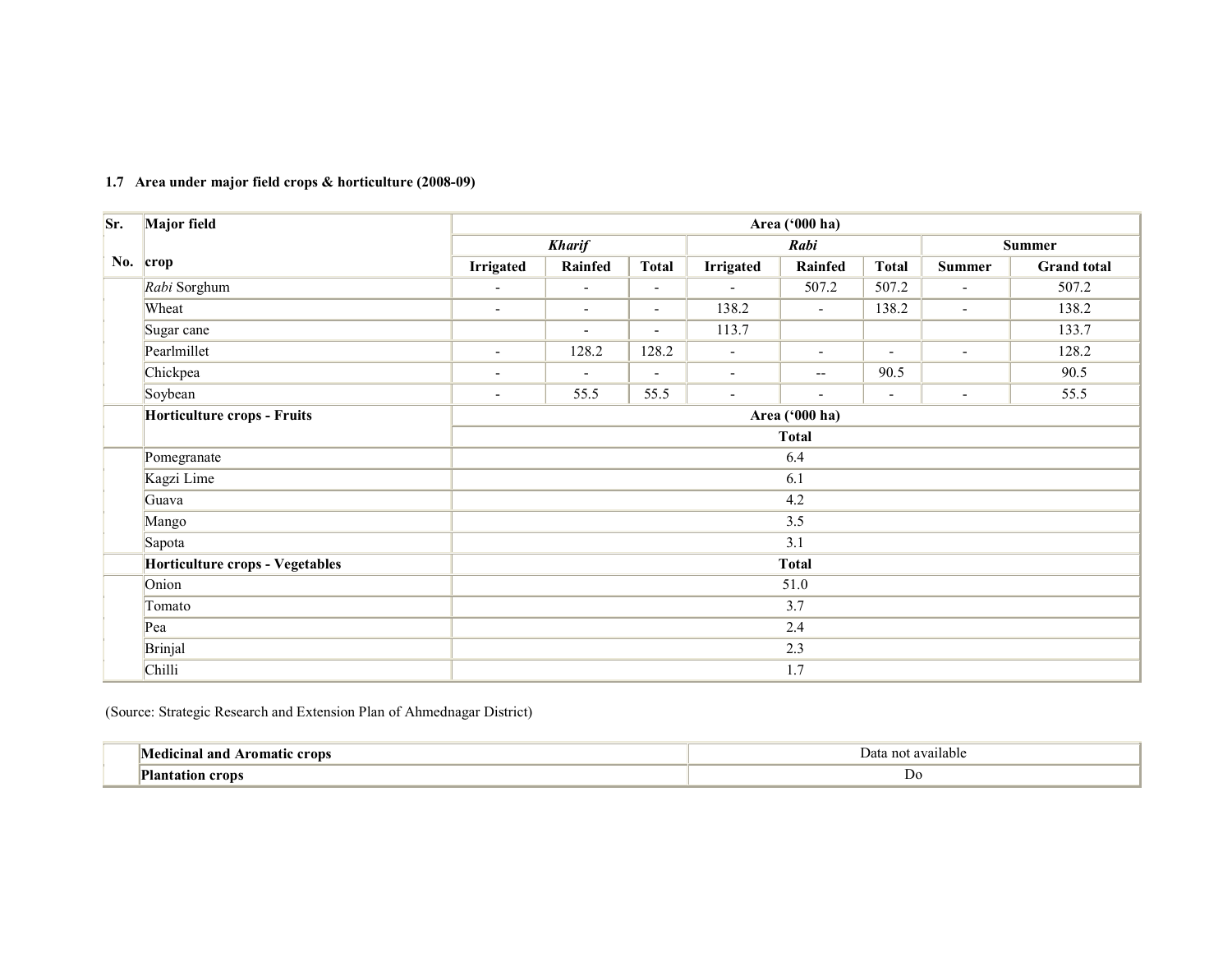| <b>Fodder crops</b>    | DC.            |
|------------------------|----------------|
| Total fodder crop area | D <sub>0</sub> |
| <b>Grazing land</b>    | D <sub>0</sub> |
| Sericulture etc        | D <sub>0</sub> |

| 1.8              | Livestock                                      | Male $(900)$             | Female ('000)             | <b>Total ('000)</b> |  |
|------------------|------------------------------------------------|--------------------------|---------------------------|---------------------|--|
|                  | Non descriptive Cattle (local low yielding)    | 333.0                    | 293.2                     | 626.2               |  |
|                  | Crossbred cattle                               | 88.9                     | 599.7                     | 688.6               |  |
|                  | Non descriptive Buffaloes (local low yielding) | 19.5                     | 141.7                     | 161.3               |  |
|                  | <b>Graded Buffaloes</b>                        | 4.5                      | 33.0                      | 37.6                |  |
|                  | Goat                                           | 255.5                    | 800.1                     | 1055.7              |  |
|                  | Sheep                                          | 67.4                     | 327.5                     | 394.9               |  |
|                  | Others (Camel, Pig, Yak etc.)                  | $\overline{\phantom{0}}$ | $\overline{\phantom{a}}$  |                     |  |
|                  | Commercial dairy farms (Number)                | $\overline{\phantom{0}}$ | $\sim$                    |                     |  |
| 1.9 <sup>°</sup> | <b>Poultry</b>                                 | No. of farms             | Total No. of birds ('000) |                     |  |
|                  | Commercial                                     | $\mathbf{0}$             | 399721                    |                     |  |
|                  | Backyard                                       | NA                       | <b>NA</b>                 |                     |  |

#### 1.10 Fisheries

| A. Capture                                               |                              |                        |                          |                   |                                                                               |                         |  |
|----------------------------------------------------------|------------------------------|------------------------|--------------------------|-------------------|-------------------------------------------------------------------------------|-------------------------|--|
| i) Marine (Data Source: Fisheries                        | No. of                       | <b>Boats</b>           |                          | <b>Nets</b>       |                                                                               | Storage facilities (Ice |  |
| Department)                                              | fishermen<br>Mechanized Non- |                        | Gill nets)<br>mechanized |                   | Mechanized (Trawl nets, Non-mechanized (Shore Seines,<br>Stake $&$ trap nets) | plants etc.)            |  |
|                                                          |                              | <b>NA</b>              | NA                       | NA                | NA                                                                            | NA                      |  |
| <b>ii) Inland</b> (Data Source: Fisheries<br>Department) |                              | No. Farmer owned ponds |                          | No. of Reservoirs | No. of village tanks                                                          |                         |  |
|                                                          |                              |                        |                          | 79                | 822                                                                           |                         |  |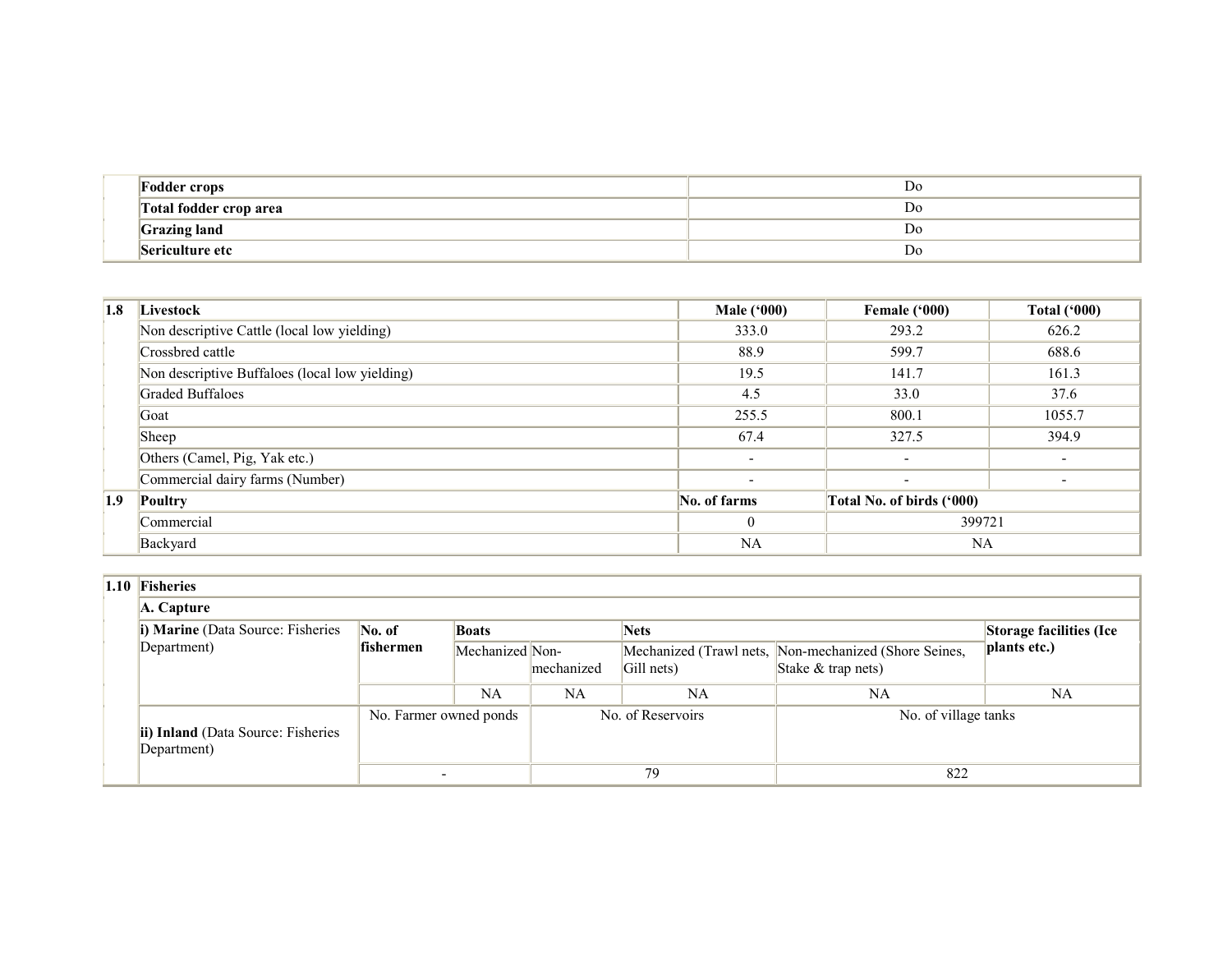| <b>B.</b> Culture                                                       |                                  |                          |                                    |  |  |  |  |  |
|-------------------------------------------------------------------------|----------------------------------|--------------------------|------------------------------------|--|--|--|--|--|
|                                                                         | <b>Water Spread Area</b><br>(ha) | Yield<br>(t/ha)          | Production<br>$(900 \text{ tons})$ |  |  |  |  |  |
| i) Brackish water (Data Source: MPEDA/<br><b>Fisheries Department</b> ) |                                  | NA                       |                                    |  |  |  |  |  |
| ii) Fresh water (Data Source: Fisheries<br>Department)                  | 13068                            | 0.17                     | 2225                               |  |  |  |  |  |
| <b>Others</b>                                                           | $\overline{\phantom{0}}$         | $\overline{\phantom{0}}$ |                                    |  |  |  |  |  |

1.11 Production and productivity of major crops (Average of 2004, 05, 06, 07, 08, 09)

|                   | 1.11 Name of                     |                          | <b>Kharif</b>            |                          | Rabi                     | <b>Summer</b>            |                          |                        | <b>Total</b>            | Crop residue as                |
|-------------------|----------------------------------|--------------------------|--------------------------|--------------------------|--------------------------|--------------------------|--------------------------|------------------------|-------------------------|--------------------------------|
|                   | crop                             | Production<br>('000 t)   | Productivity<br>(kg/ha)  | Production<br>(1000 t)   | Productivity<br>(kg/ha)  | Production<br>(1000 t)   | Productivity<br>(kg/ha)  | Production<br>('000 t) | Productivity<br>(kg/ha) | fodder<br>$(900 \text{ tons})$ |
| Major field crops |                                  |                          |                          |                          |                          |                          |                          |                        |                         |                                |
|                   | Pearlmillet                      | 924                      | 721                      | $\overline{\phantom{a}}$ |                          | $\overline{\phantom{a}}$ |                          | 924                    | 721                     | $\overline{\phantom{a}}$       |
|                   | Soybean                          | 401                      | 723                      | $\overline{\phantom{a}}$ | $\overline{\phantom{0}}$ | $\overline{\phantom{0}}$ | $\overline{\phantom{a}}$ | 401                    | 723                     |                                |
|                   | Chickpea                         |                          |                          | 657                      | 726                      | $\overline{\phantom{a}}$ | $\overline{\phantom{a}}$ | 657                    | 726                     | $\overline{\phantom{a}}$       |
|                   | Rabi<br>Sorghum                  |                          |                          | 3278                     | 646                      | $\overline{\phantom{a}}$ |                          | 3278                   | 646                     |                                |
|                   | Wheat                            |                          |                          | 2192                     | 1586                     | $\overline{\phantom{a}}$ | $\overline{\phantom{a}}$ | 2192                   | 1586                    | $\overline{\phantom{a}}$       |
|                   | Sugarcane                        | 7622.59                  | 67000                    | $\overline{\phantom{a}}$ | $\overline{\phantom{a}}$ | $\overline{\phantom{a}}$ | $\overline{\phantom{a}}$ | 7622.5                 | 67000                   | 726                            |
|                   | <b>Major horticultural crops</b> |                          |                          |                          |                          |                          |                          |                        |                         |                                |
|                   | Pomegranat<br>le                 | $\blacksquare$           |                          | $\overline{\phantom{a}}$ | $\overline{\phantom{0}}$ | $\overline{\phantom{a}}$ |                          | 304.7                  | 5000                    |                                |
|                   | Kagzi lime                       | $\blacksquare$           | $\overline{\phantom{a}}$ | $\overline{\phantom{a}}$ | $\blacksquare$           | $\overline{\phantom{a}}$ | $\overline{\phantom{a}}$ | 80                     | 2500                    | $\overline{\phantom{a}}$       |
|                   | Mango                            | -                        | $\overline{\phantom{a}}$ | $\overline{\phantom{a}}$ | $\overline{\phantom{a}}$ | $\overline{\phantom{a}}$ | $\overline{\phantom{a}}$ | 325.1                  | 10000                   | $\overline{\phantom{a}}$       |
|                   | Sapota                           | $\overline{\phantom{a}}$ |                          | $\overline{\phantom{a}}$ | $\overline{\phantom{a}}$ | $\overline{\phantom{a}}$ | $\overline{\phantom{a}}$ | 160.8                  | 5200                    |                                |
|                   | Guava                            | $\overline{\phantom{a}}$ |                          | $\overline{\phantom{a}}$ | $\overline{\phantom{a}}$ | ٠                        |                          | 301.4                  | 15000                   |                                |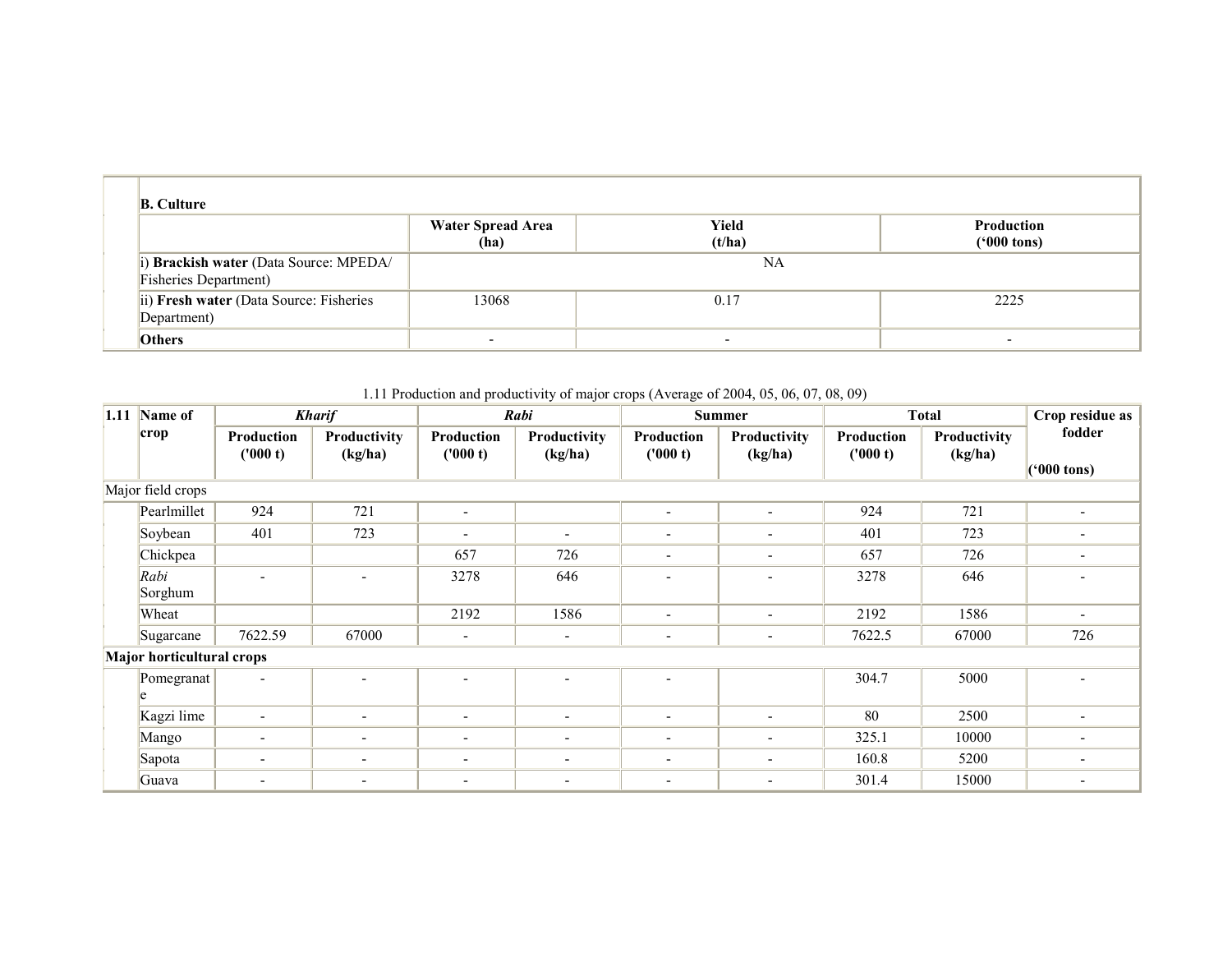|  | Major vegetable crops |                          |                          |                          |                          |                          |  |         |       |  |  |
|--|-----------------------|--------------------------|--------------------------|--------------------------|--------------------------|--------------------------|--|---------|-------|--|--|
|  | Onion                 | $\overline{\phantom{0}}$ | $\overline{\phantom{0}}$ | $\overline{\phantom{0}}$ | $\overline{\phantom{0}}$ |                          |  | 7647.45 | 15000 |  |  |
|  | Tomato                | $\overline{\phantom{0}}$ | $\overline{\phantom{0}}$ | $\overline{\phantom{0}}$ | $\overline{\phantom{0}}$ | $\overline{\phantom{a}}$ |  | 72320   | 20000 |  |  |
|  | Brinjal               | $\overline{\phantom{0}}$ | $\overline{\phantom{0}}$ |                          | -                        |                          |  | 30056   | 13000 |  |  |
|  | Chilli                |                          |                          |                          |                          |                          |  | 12068   | 7000  |  |  |
|  | Pea                   |                          |                          |                          | $\overline{\phantom{a}}$ |                          |  | 6060    | 2500  |  |  |

Source: CDAP, Ahmednagar

| 1.12 Sowing window | Sovbean                                   | Pearlmillet                               | Sugarcane                                                                              | Wheat                                          | <i>Rabi</i> Sorghum        | Chickpea                                |
|--------------------|-------------------------------------------|-------------------------------------------|----------------------------------------------------------------------------------------|------------------------------------------------|----------------------------|-----------------------------------------|
| for 6 major field  |                                           |                                           |                                                                                        |                                                |                            |                                         |
| crops              |                                           |                                           |                                                                                        |                                                |                            |                                         |
| Kharif-Rainfed     | $15th$ June to $15th$                     | $15^{\text{th}}$ June to $15^{\text{th}}$ |                                                                                        |                                                |                            |                                         |
|                    | July                                      | July                                      |                                                                                        |                                                |                            |                                         |
| Kharif-Irrigated   | $15^{\text{th}}$ July to $25^{\text{th}}$ | $15^{\text{th}}$ June to $15^{\text{th}}$ | Adsali (15th July to                                                                   |                                                |                            |                                         |
|                    | July                                      | July                                      | 15th $Aug)$                                                                            |                                                |                            |                                         |
| Rahi-Rainfed       | $\overline{\phantom{0}}$                  | $\overline{\phantom{a}}$                  |                                                                                        |                                                | $15th$ September to $15th$ | $15th$ September to $25th$ September    |
|                    |                                           |                                           |                                                                                        |                                                | October                    |                                         |
| Rabi-Irrigated     | $\overline{\phantom{0}}$                  |                                           | Preseasonal $(15th Oct$<br>to $15th$ Nov) and suru<br>$(15^{th}$ Dec to $15^{th}$ Feb) | 1 <sup>st</sup> November to<br>$15th$ November |                            | $20^{th}$ October to $10^{th}$ November |

| 1.13 What is the major contingency the district is prone to? | Regular | <b>Occasional</b> | <b>None</b> |
|--------------------------------------------------------------|---------|-------------------|-------------|
| Drought                                                      | $- -$   |                   | $- -$       |
| Flood                                                        | $- -$   | $- -$             |             |
| Cyclone                                                      | $- -$   | $- -$             |             |
| Hail storm                                                   | $- -$   | $- -$             |             |
| Heat wave                                                    | $- -$   | $- -$             |             |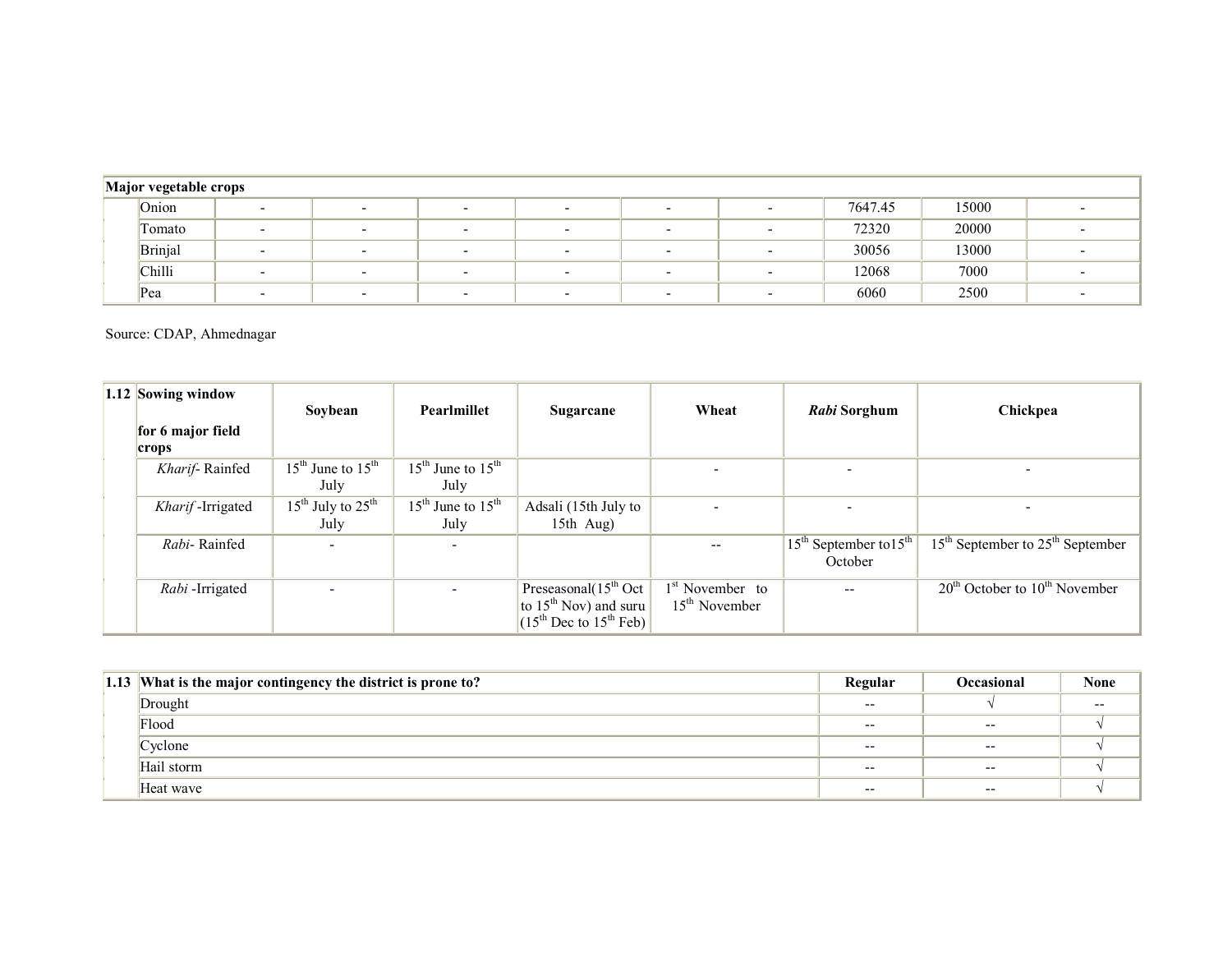| Cold wave                            | $- -$ | $- -$ |       |
|--------------------------------------|-------|-------|-------|
| Frost                                | $- -$ | $- -$ |       |
| Sea water intrusion                  | $- -$ | $- -$ |       |
| Pests and disease outbreak (specify) | $- -$ |       | $- -$ |
| Others (specify)                     | $- -$ | $- -$ | $- -$ |

| 1.14 Include Digital maps of | Location map of district within State as Annexure I | Enclosed: Yes |
|------------------------------|-----------------------------------------------------|---------------|
| the district for             | Mean annual rainfall as Annexure 2                  | Enclosed: No  |
|                              | Soil map as Annexure 3                              | Enclosed: Yes |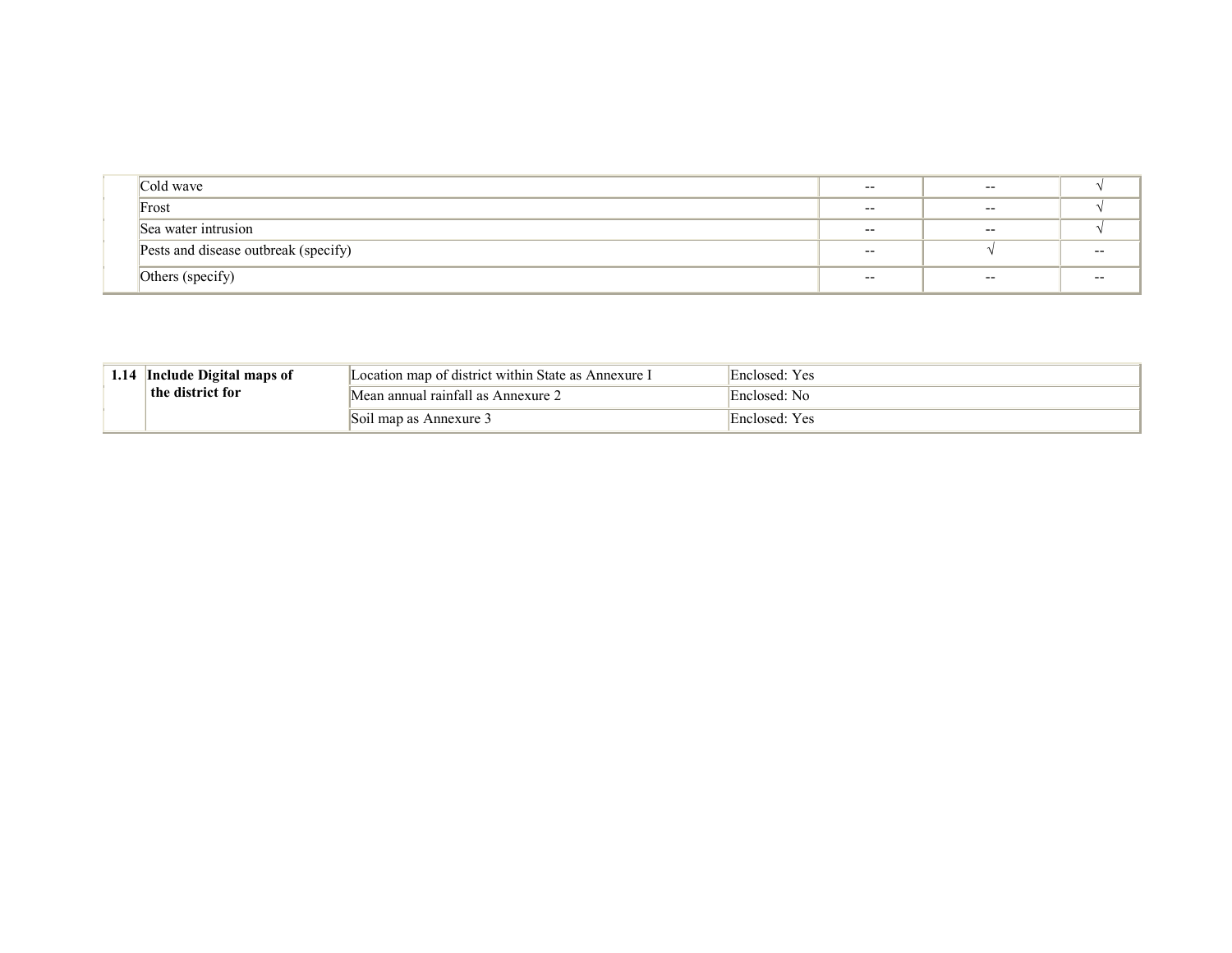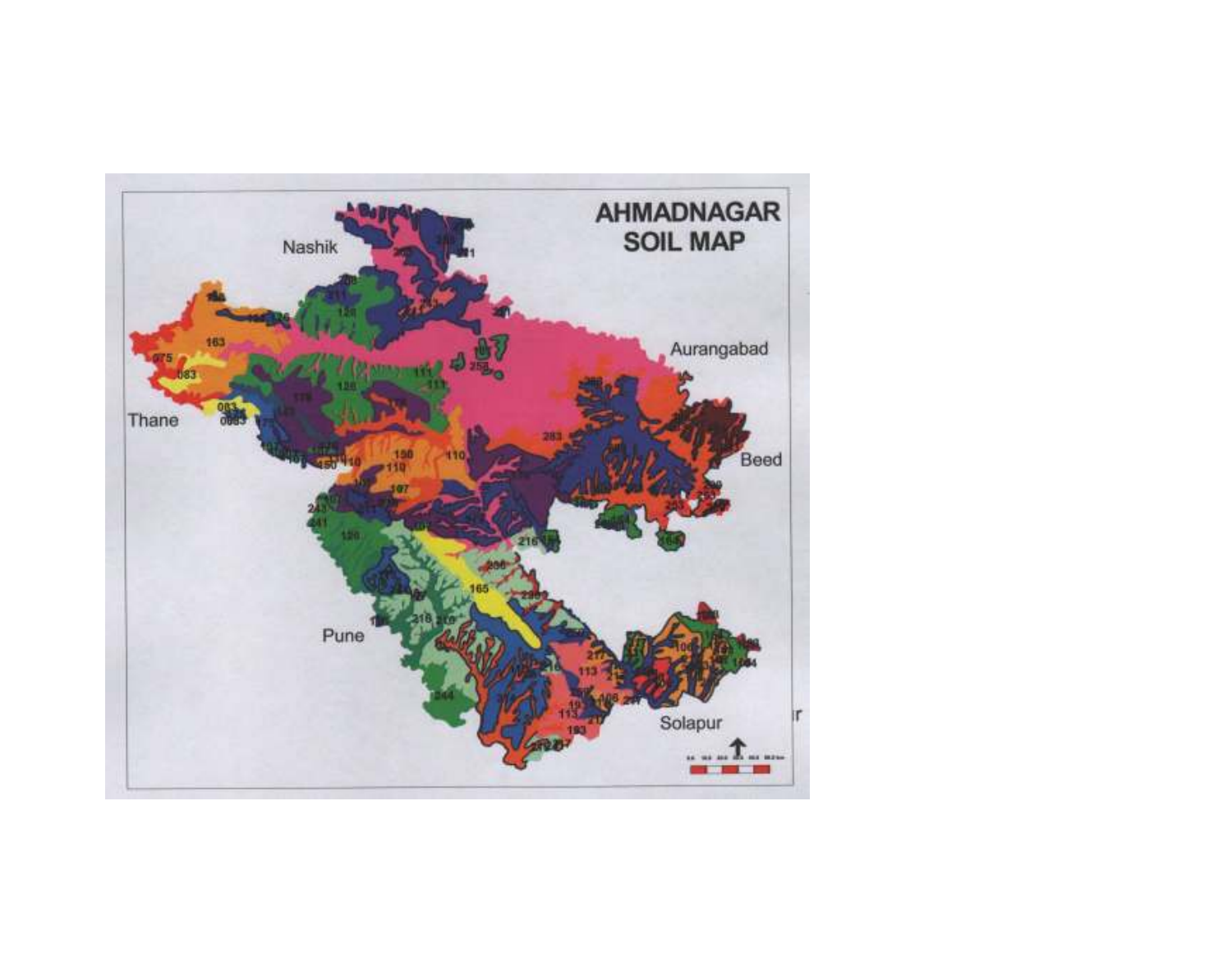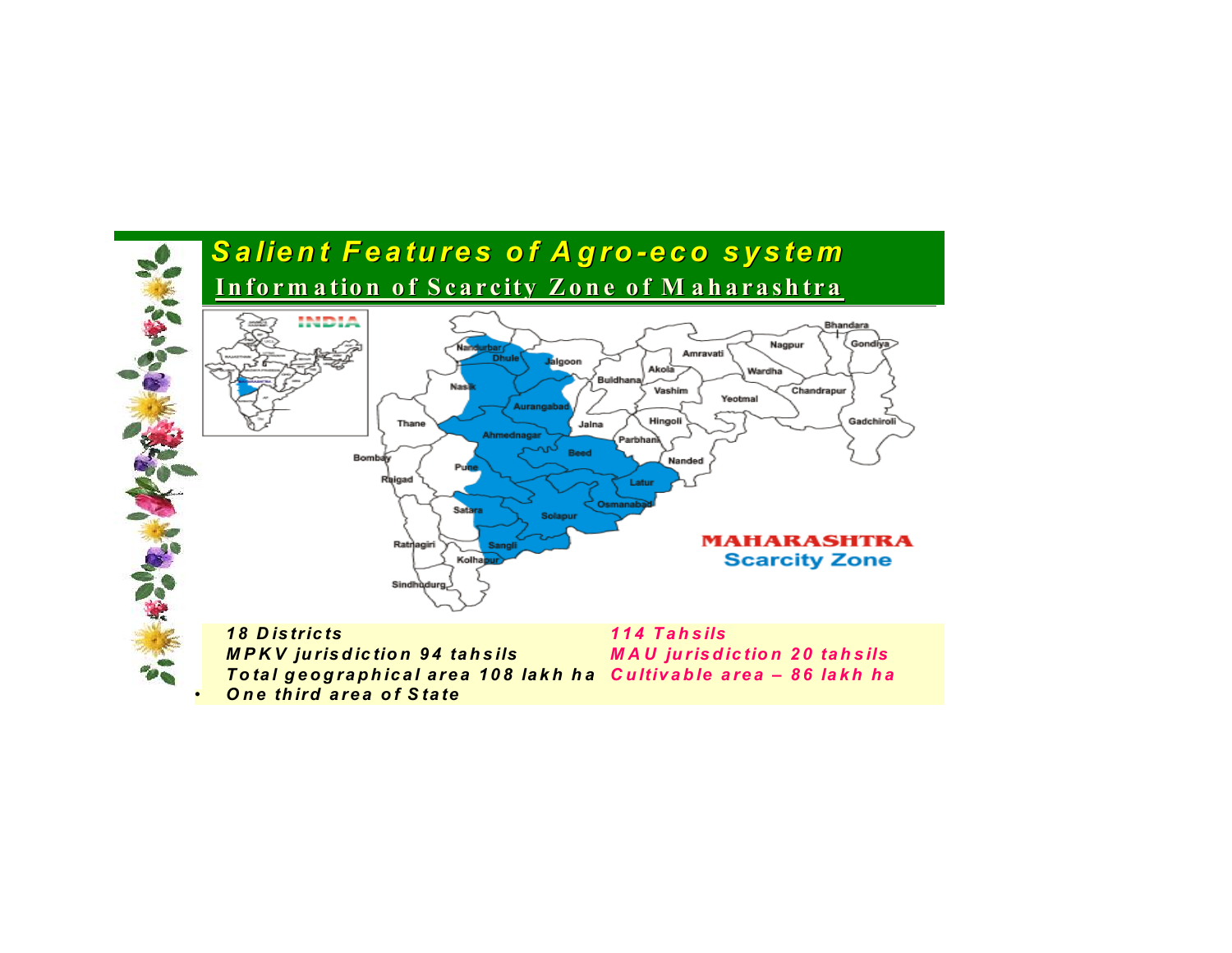## 2.0 Strategies for weather related contingencies

### 2.1 Drought

### 2.1.1 Rainfed situation

| Condition                                         |                               |                    |                                                                                             | <b>Suggested contingency measures</b>                                                                                              |                                                        |
|---------------------------------------------------|-------------------------------|--------------------|---------------------------------------------------------------------------------------------|------------------------------------------------------------------------------------------------------------------------------------|--------------------------------------------------------|
| <b>Early season</b><br>drought<br>(delayed onset) | Major<br>farming<br>situation | cropping<br>system | Normal crop / Change in crop / cropping system<br>including variety                         | <b>Agronomic measures</b>                                                                                                          | <b>Remarks on Implementation</b>                       |
| Delay by 2<br>weeks                               | Shallow<br>grey soils         | Pearlmillet        | Pearlmillet (Shanti) Pearlmillet<br>$(Shanti) + Pigeonpea (Vipula) (2:1)$                   | • Basal application of 25 kg $K_2O$ per ha for pearlmillet<br>• Two intercultivations 30 and 45 DAS                                | Seed source MSSC, NSC and<br>ARS, K. Digraj            |
| June $4^{th}$ Week Medium                         | deep black<br>soils           | Soybean            | Soybean(JS-9305,DS-228, JS-335),  <br>Soybean + Pigeonpea (Vipula) $(6:2)$<br>intercropping | Soybean seed treatment with Thiram + Carbendazim<br>2 g each / $kg$<br>Treat pigeonpea seed with trichoderma 5 g per kg of<br>seed | ARS, Karad MPKV, Rahuri<br>Private co. op Distributors |
|                                                   |                               | Maize<br>Onion     | African tall, Karveer, Rajarshee<br>Phule Samarth, Baswant -780                             | Hoeing at 25 DAS<br>Protective irrigation                                                                                          |                                                        |
|                                                   | Deep black<br>soils           | Soybean            | Soybean<br>Soybean + Pigeonpea $(6:2)$<br>intercropping                                     | $-do-$                                                                                                                             |                                                        |
|                                                   |                               | Onion              | Phule Samarth, Baswant -780                                                                 |                                                                                                                                    |                                                        |

| Condition                                         |                               |                    | Suggested contingency measures                                      |                    |                             |  |  |
|---------------------------------------------------|-------------------------------|--------------------|---------------------------------------------------------------------|--------------------|-----------------------------|--|--|
| <b>Early season</b><br>drought<br>(delayed onset) | Maior<br>farming<br>situation | cropping<br>svstem | Normal crop / Change in crop / cropping system<br>including variety | Agronomic measures | l Remarks on Implementation |  |  |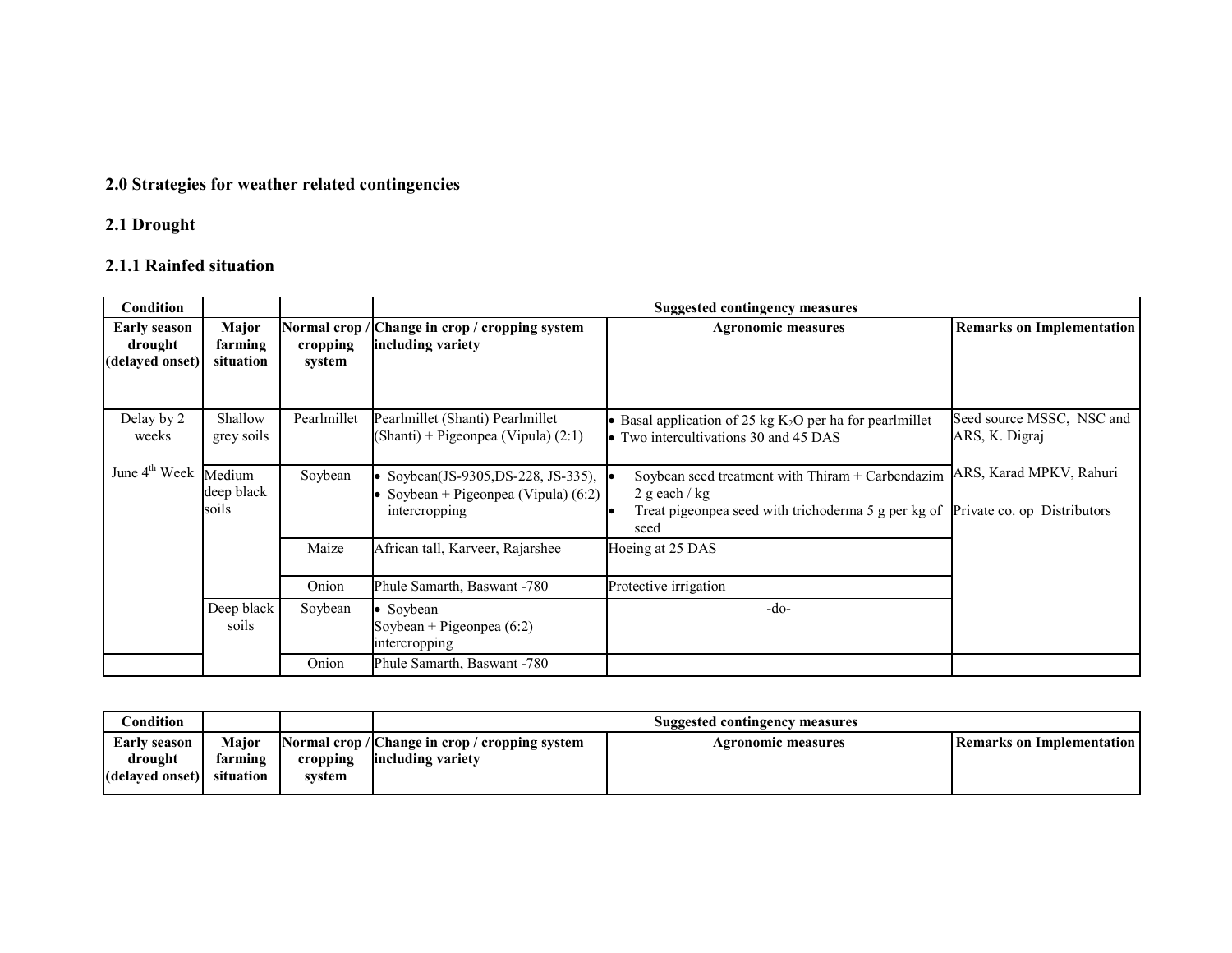| Delay by<br>4 weeks  | Shallow<br>grey soils | Pearlmillet | Pearlmillet (Shanti) Pearlmillet<br>(Shanti) + Pigeonpea (Vipula) (2:1)                   | • Basal application of 25 kg $K_2O$ per ha for pearlmillet<br>• Two intercultivations 30 and 45 DAS                                                              | Seed source MSSC, NSC and<br>ARS, K. DigrajARS,<br>Karad MPKV, Rahuri |
|----------------------|-----------------------|-------------|-------------------------------------------------------------------------------------------|------------------------------------------------------------------------------------------------------------------------------------------------------------------|-----------------------------------------------------------------------|
| July 2nd Week Medium | deep black<br>soils   | Soybean     | Soybean(JS-9305,DS-228, JS-335),<br>Soybean + Pigeonpea (Vipula) $(6.2)$<br>intercropping | Soybean seed treatment with Thiram $+$ Carbendazim Private co. op Distributors<br>2 g each / $kg$<br>Treat pigeonpea seed with trichoderma 5 g per kg of<br>seed |                                                                       |
|                      |                       | Maize       | African tall, Karveer, Rajarshee                                                          | Hoeing at 25 DAS                                                                                                                                                 |                                                                       |
|                      |                       | Onion       | Phule Samarth, Baswant -780                                                               | Protective irrigation                                                                                                                                            |                                                                       |
|                      | Deep black<br>soils   | Soybean     | Soybean<br>Soybean + Pigeonpea $(6:2)$<br>intercropping                                   | $-do-$                                                                                                                                                           |                                                                       |
|                      |                       | Onion       | Phule Samarth, Baswant -780                                                               |                                                                                                                                                                  |                                                                       |

| <b>Condition</b>                                  | <b>Suggested Contingency measures</b> |                                  |                                                         |                                                                                          |                                                                                    |  |  |  |
|---------------------------------------------------|---------------------------------------|----------------------------------|---------------------------------------------------------|------------------------------------------------------------------------------------------|------------------------------------------------------------------------------------|--|--|--|
| <b>Early season</b><br>drought<br>(delayed onset) | <b>Major farming situation</b>        | Normal crop / cropping<br>system | Change in crop/<br>cropping system<br>including variety | <b>Agronomic measures</b>                                                                | <b>Remarks on Implementation</b>                                                   |  |  |  |
| Delay by 6<br>weeks<br>July $4^{\text{th}}$ week  | Shallow grey<br>soils                 | Pearlmillet                      | Pearlmillet for<br>fodder<br>(Gaint Bajra)              | One hoeing and weeding before 30<br>DAS<br>Increase nitrogenous fertilizer (25%<br>dose) | Seed source :<br>Central campus MPKV, Rahuri,<br>College of Agril., Pune, Kolhapur |  |  |  |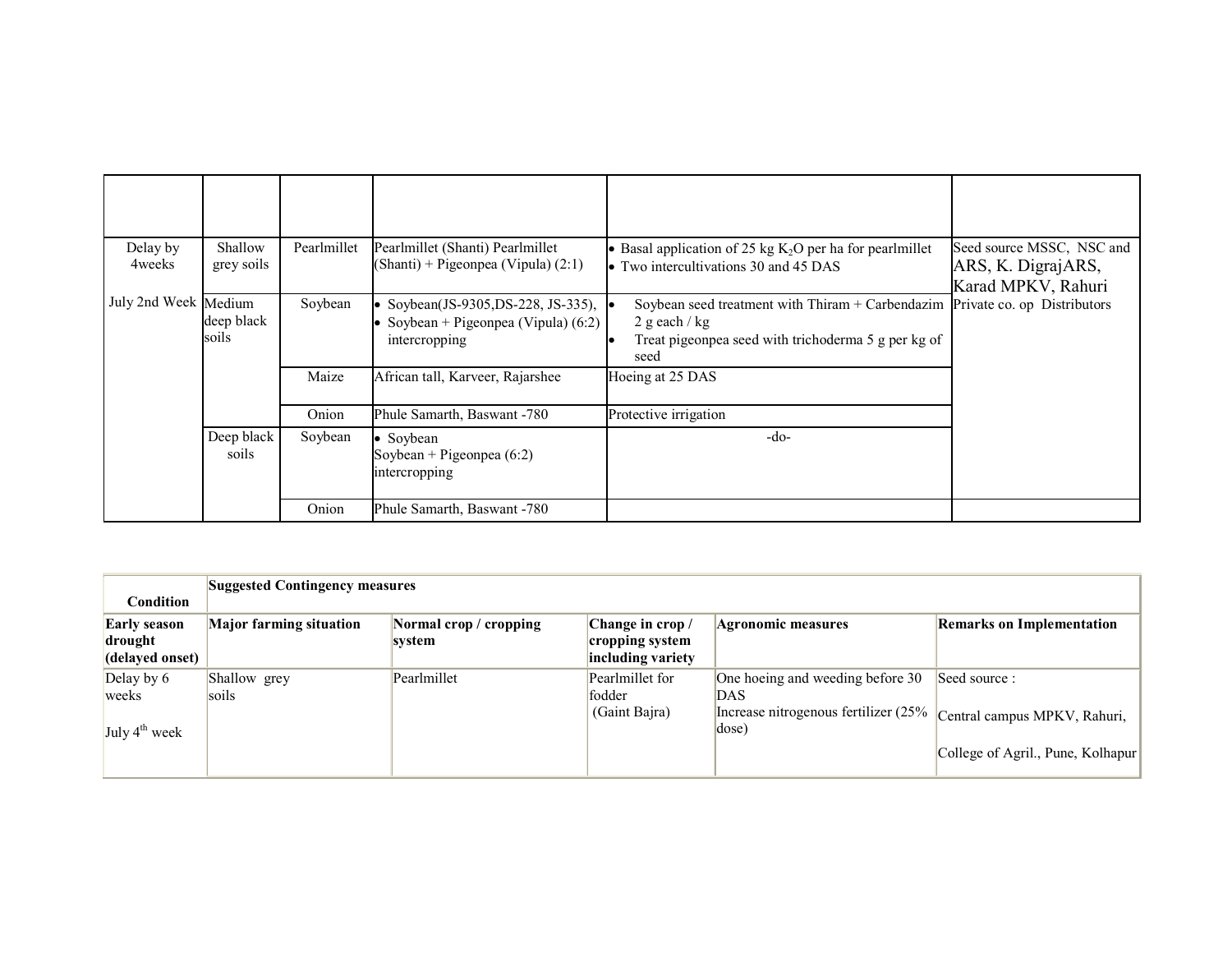|                                                   | Medium deep black soils        | Soybean                          | Sunflower<br>$(SS-56 / Bhanu)$                              | • Hoeing at 30 DAS<br>• Opening of conservation furrows<br>in between two rows of sole<br>sunflower for water / moisture                             | and Dhule NSC, MSSC,<br>Private co. Distributors |
|---------------------------------------------------|--------------------------------|----------------------------------|-------------------------------------------------------------|------------------------------------------------------------------------------------------------------------------------------------------------------|--------------------------------------------------|
|                                                   |                                | Maize                            | Maize<br>(fodder-African<br>tall)                           | Increase nitrogenous fertilizer (25%<br>dose)                                                                                                        |                                                  |
|                                                   |                                | Onion                            | Fodder Sorghum<br>(Phule Amruta / MP<br>Chari / $CSV-21F$ ) | • Application of 20: 20 N:P <sub>2</sub> O <sub>5</sub><br>kg/ha as basal and remaining 20<br>kg N per ha at 30 DAS with<br>sufficient soil moisture |                                                  |
|                                                   | Deep black soils               | Soybean                          | Sunflower<br>$(SS-56 / Bhanu)$                              | • Hoeing at 30 DAS<br>• Opening of conservation furrows<br>in between two rows of sole<br>sunflower for water / moisture                             |                                                  |
|                                                   |                                | Onion                            | Fodder Sorghum<br>(Phule Amruta / MP<br>Chari / CSV-21F)    | • Application of 20: 20 N:P <sub>2</sub> O <sub>5</sub><br>kg/ha as basal and remaining 20<br>kg N per ha at 30 DAS with<br>sufficient soil moisture |                                                  |
| <b>Condition</b>                                  |                                |                                  | <b>Suggested Contingency measures</b>                       |                                                                                                                                                      |                                                  |
| <b>Early season</b><br>drought<br>(delayed onset) | <b>Major farming situation</b> | Normal crop / cropping<br>system | Change in crop/<br>cropping system<br>including variety     | <b>Agronomic measures</b>                                                                                                                            | <b>Remarks on Implementation</b>                 |
| Delay by 8<br>weeks August<br>$2nd$ week          |                                |                                  | Not Applicable for this district                            |                                                                                                                                                      |                                                  |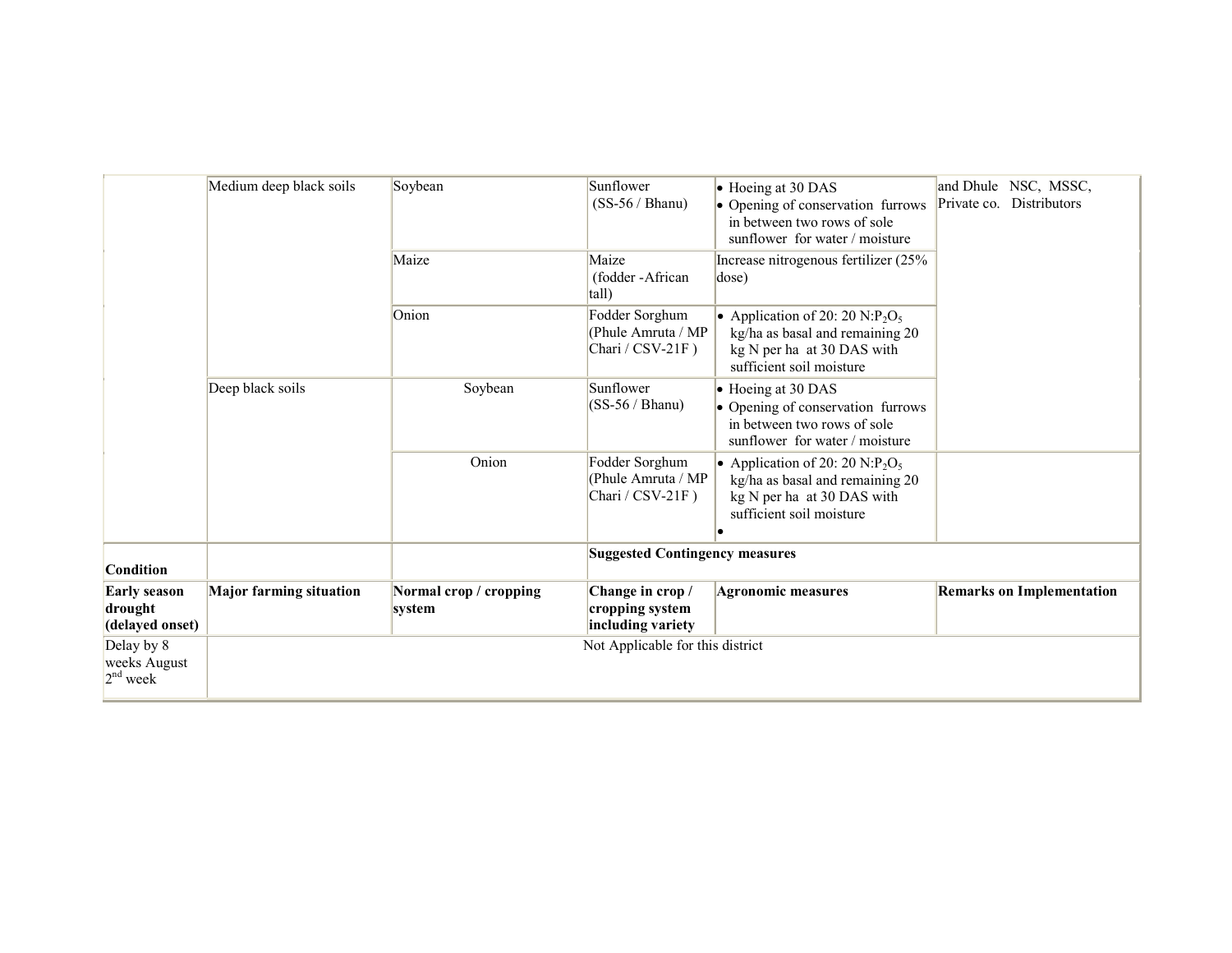| <b>Condition</b>                                               |                                   |                                  |                                                                                                                                |                                            |                                                    |
|----------------------------------------------------------------|-----------------------------------|----------------------------------|--------------------------------------------------------------------------------------------------------------------------------|--------------------------------------------|----------------------------------------------------|
| Early season drought<br>(Normal onset)                         | <b>Major farming</b><br>situation | Normal crop /<br>cropping system | Crop management                                                                                                                | conservation measure                       | Soil nutrient & moisture Remarks on Implementation |
| Normal onset followed by 15-<br>20 days dry spell after sowing | Shallow grey soils                | Pearlmillet                      |                                                                                                                                | Hoeing at 20 DAS and<br>weeding at 30 DAS  | Seed source:<br>Central campus MPKV, Rahuri,       |
| leading to poor<br>germination/crop stand etc.                 | Medium deep black<br>soils        | Soybean                          | In case of less than 30 $\%$<br>germination takes up resowing<br>with wider spacing of 45 cm<br>with sufficient soil moisture. | Hoeing at 25 DAS                           | ARS, Mohol<br>ZARS, Solapur<br>NSC-<br><b>MSSC</b> |
|                                                                |                                   | Maize                            | Gap filling / Resowing                                                                                                         | Hoeing at 25 DAS                           | NRCS, Solapur<br>MAU, Parbhani                     |
|                                                                |                                   | Onion                            |                                                                                                                                | Protective irrigation<br>through sprinkler |                                                    |
|                                                                | Deep black soils                  | Soybean                          | In case of less than $30\%$<br>germination take up resowing<br>with wider spacing of 45 cm<br>with sufficient soil moisture    | Hoeing at 25 DAS                           |                                                    |
|                                                                |                                   | Onion                            |                                                                                                                                | Protective irrigation<br>through sprinkler |                                                    |

| <b>Condition</b>                                                                                                   |                         |                                      | Suggested contingency measures |                                                             |                       |  |
|--------------------------------------------------------------------------------------------------------------------|-------------------------|--------------------------------------|--------------------------------|-------------------------------------------------------------|-----------------------|--|
| Mid season drought (long dry Major farming situation<br>spell, consecutive 2 weeks<br>rainless $(>2.5$ mm) period) |                         | Normal crop/ cropping Crop<br>svstem | management                     | Soil nutrient & moisture conservation Remarks on<br>measure | <i>Implementation</i> |  |
| At vegetative stage                                                                                                | Shallow grey soils      | Pearlmillet                          |                                | Hoeing/Weeding<br>Use of $8\%$ kaolin spray                 | $-$ do-               |  |
|                                                                                                                    | Medium deep black soils | Soybean                              | Protective<br>irrigation       | 2 % urea spray,<br>Hoeing and weeding                       |                       |  |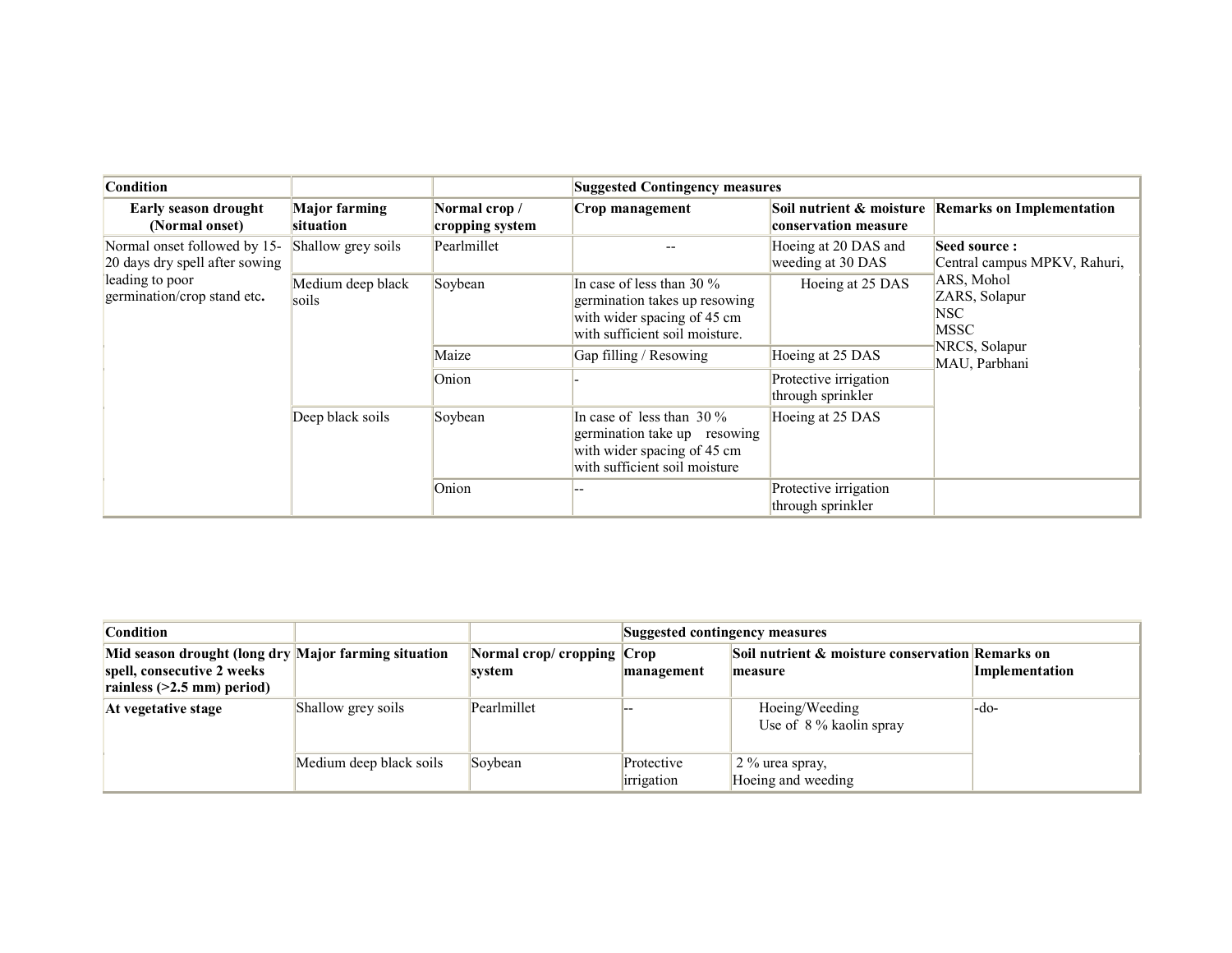|                  | Maize   | -do- | $-do-$                                       |  |
|------------------|---------|------|----------------------------------------------|--|
|                  | Onion   | -do- | $2\%$ urea spray                             |  |
| Deep black soils | Soybean | -do- | $-$ do-2 % urea spray,<br>Hoeing and weeding |  |
|                  | Onion   | -do- | $-do-$                                       |  |

| <b>Condition</b>         |                                    |                      |                                            | <b>Suggested contingency measures</b> |                   |  |  |
|--------------------------|------------------------------------|----------------------|--------------------------------------------|---------------------------------------|-------------------|--|--|
| Mid season drought (long | <b>Major Farming</b>               | Normal crop/cropping | Crop management                            | Soil nutrient & moisture              | <b>Remarks</b> on |  |  |
| dry spell)               | situation                          | system               |                                            | conservation measures                 | Implementation    |  |  |
| At flowering/fruiting    | Shallow grey soils                 | Pearlmillet          | Protective irrigation                      | Use of 8 % kaolin spray               |                   |  |  |
| stage                    |                                    |                      |                                            |                                       |                   |  |  |
|                          | Medium deep black Soybean<br>soils |                      | Protective irrigation, hoeing,<br>mulching | -do-                                  |                   |  |  |
|                          |                                    | Maize                | -do-                                       | -do-                                  |                   |  |  |
|                          |                                    | Onion                | Protective irrigation                      |                                       |                   |  |  |
|                          | Deep black soils                   | Soybean              | Protective irrigation                      |                                       |                   |  |  |
|                          |                                    | Onion                | Protective irrigation                      |                                       |                   |  |  |

| <b>Condition</b>                                                          |                            |                                          |                                                     | Suggested contingency measures                                            |                                     |  |  |
|---------------------------------------------------------------------------|----------------------------|------------------------------------------|-----------------------------------------------------|---------------------------------------------------------------------------|-------------------------------------|--|--|
| <b>Terminal drought Major</b><br>(Early withdrawal Farming<br>of monsoon) | situation                  | <b>Normal</b><br>Crop/cropping<br>svstem | Crop management                                     | <b>Rabi</b> Crop planning                                                 | <b>Remarks</b> on<br>Implementation |  |  |
|                                                                           | Shallow grey<br>soils      | Pearlmillet                              | In case of poor grain<br>filling harvest for fodder | No rabi crop                                                              | -do-                                |  |  |
|                                                                           | Medium deep<br>black soils | Soybean                                  | Protective irrigation                               | Chickpea (Vijay / Digvijay ) / Safflower (Bhima) / Sunflower<br>$(SS-56)$ |                                     |  |  |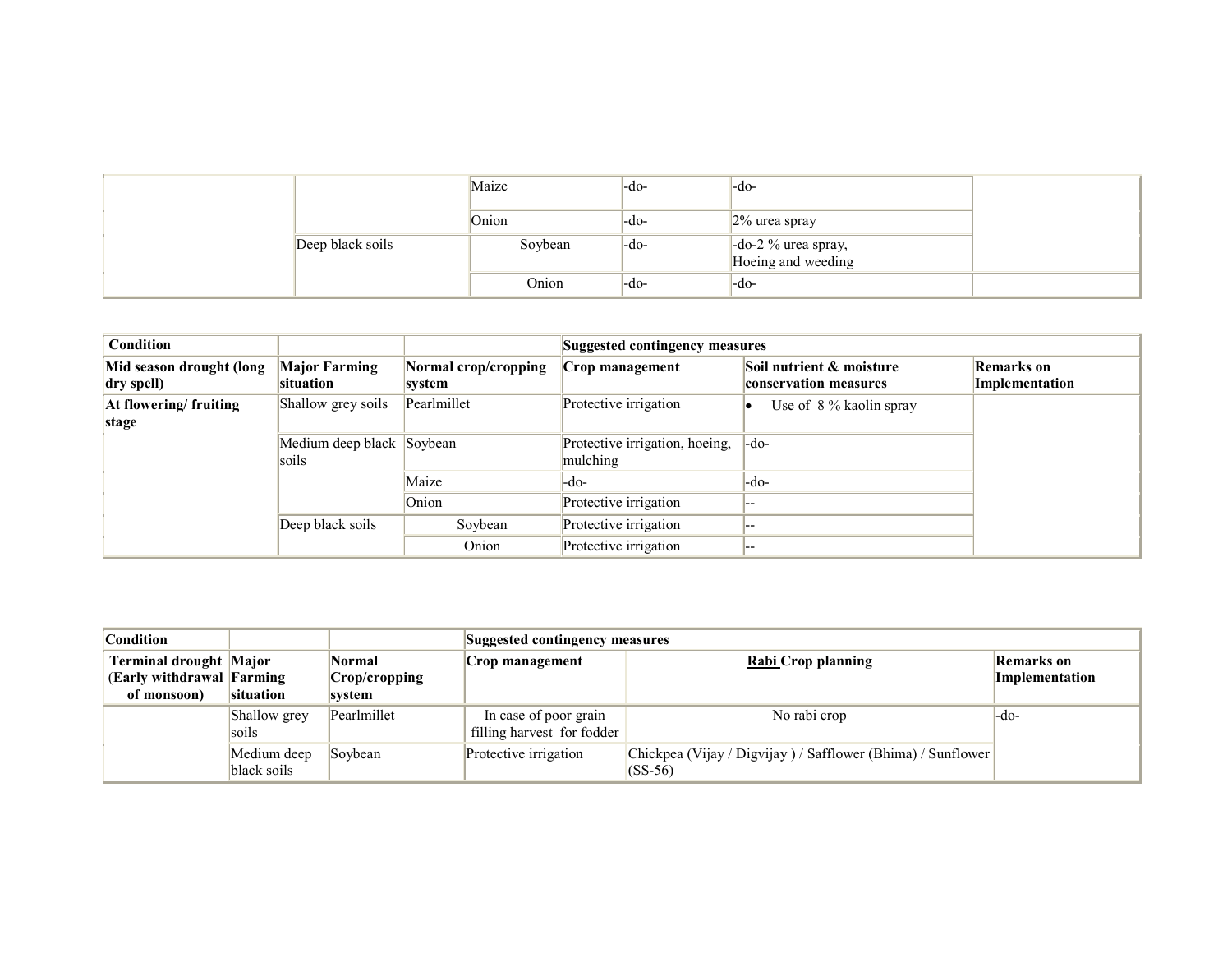|            | Maize   | -do- | Chickpea (Vijay / Digvijay ) / Safflower (Bhima) / Sunflower<br>$(SS-56)$                                                                                   |
|------------|---------|------|-------------------------------------------------------------------------------------------------------------------------------------------------------------|
|            | Onion   | -do- | Chickpea (Vijay / Digvijay ) / Safflower (Bhima) / Sunflower<br>$ $ (SS- Chickpea (Vijay / Digvijay ) / Safflower (Bhima) /<br>$\mathsf{Sumflower}$ (SS-56) |
| Deep black | Sovbean | -do- | Wheat (Tapovan, Trimbak, Godavari)                                                                                                                          |
| soils      | Onion   | -do- | Wheat (Tapovan, Trimbak, Godavari)                                                                                                                          |

#### 2.1.2 Drought - Irrigated situation

| <b>Condition</b>                                                                    |                            |                                   | Suggested contingency measures                                               |                                                                     |                                                |
|-------------------------------------------------------------------------------------|----------------------------|-----------------------------------|------------------------------------------------------------------------------|---------------------------------------------------------------------|------------------------------------------------|
| Delayed release of water in $\overline{\text{Major}}$<br>canals due to low rainfall | farming<br>situation       | Normal<br>crop/cropping<br>system | Change in crop/cropping system                                               | Agronomic measures                                                  | <b>Remarks on Implementation</b>               |
|                                                                                     | Shallow grey<br>soils      | Rabi-Sorghum                      | No change                                                                    | Phule Anuradha, Phule<br>Vasudha, Maldandi<br>Protective irrigation | Seed source:<br>Central campus MPKV, Rahuri,   |
|                                                                                     | Medium deep<br>black soils | Wheat                             | Wheat (Tapovan, Trimbak, Godavari)<br>and /Chickpea (Vijay, Digvijay, Virat) | In wheat, irrigate at<br>critical stages                            | College of Agril., Pune, Kolhapur<br>and Dhule |
|                                                                                     |                            | Maize                             | African tall, Rarshee, Karveer                                               | Sowing on ridges and<br>furrows                                     | NSC, MSSC,                                     |
|                                                                                     |                            | Onion                             | Phule samarth,<br>$N-2-4-1$                                                  | Sprinkler irrigation                                                |                                                |
|                                                                                     |                            | Chickpea                          | Vijay, Digvijay, Virat,                                                      | As above                                                            |                                                |
|                                                                                     | Deep black<br>soils        | Sugarcane                         | No change                                                                    | Alternate furrow<br>irrigation/ Trash mulching                      |                                                |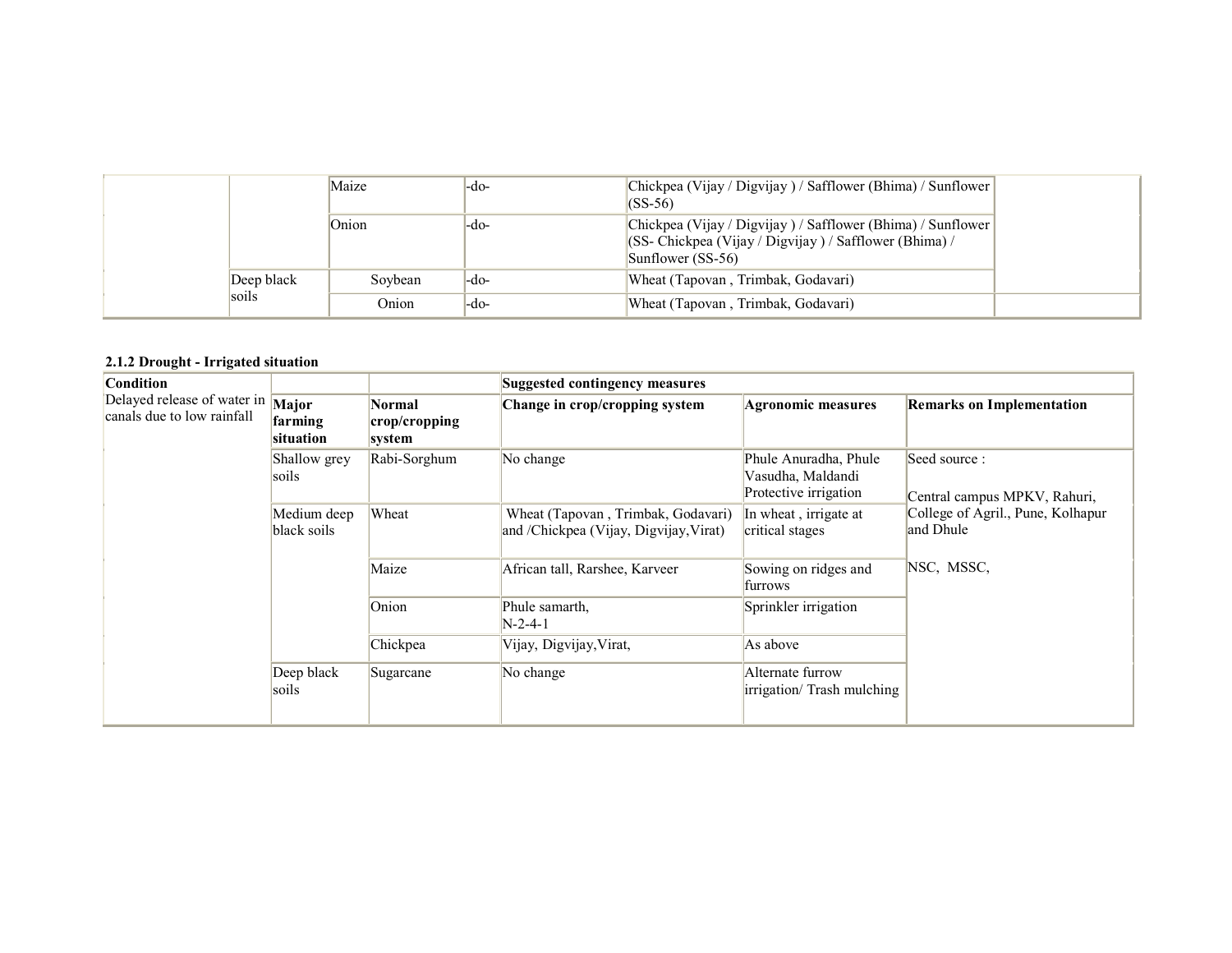| <b>Condition</b>                                          |                               |                                   | <b>Suggested contingency measures</b>                                        |                                                                     |                                                |
|-----------------------------------------------------------|-------------------------------|-----------------------------------|------------------------------------------------------------------------------|---------------------------------------------------------------------|------------------------------------------------|
|                                                           | Major<br>farming<br>situation | Normal<br>crop/cropping<br>system | Change in crop/cropping system                                               | <b>Major farming</b><br>situation                                   | Normal crop/cropping system                    |
| Limited release of water in<br>canals due to low rainfall | Shallow grey<br>soils         | Rabi-Sorghum                      | No change                                                                    | Phule Anuradha, Phule<br>Vasudha, Maldandi<br>Protective irrigation | Seed source:<br>Central campus MPKV, Rahuri,   |
|                                                           | Medium deep<br>black soils    | Wheat                             | Wheat (Tapovan, Trimbak, Godavari)<br>and /Chickpea (Vijay, Digvijay, Virat) | In wheat, irrigate at<br>critical stages                            | College of Agril., Pune, Kolhapur<br>and Dhule |
|                                                           |                               | Maize                             | African tall, Rajrshee, Karveer                                              | Sowing on ridges and<br>furrows                                     | NSC, MSSC,                                     |
|                                                           |                               | Onion                             | Phule samarth.<br>N-2-4-1                                                    | Sprinkler irrigation                                                |                                                |
|                                                           |                               | Chickpea                          | Vijay, Digvijay, Virat,                                                      | As above                                                            |                                                |
|                                                           | Deep black<br>soils           | Sugarcane                         | No change                                                                    | Alternate furrow<br>irrigation/Trash<br>mulching                    |                                                |

| <b>Condition</b>                                         |                      |                 | Suggested contingency measures        |           |                      |
|----------------------------------------------------------|----------------------|-----------------|---------------------------------------|-----------|----------------------|
|                                                          | <b>Major farming</b> | Normal crop/    | Change in crop/cropping Major farming |           | Normal crop/cropping |
|                                                          | situation            | cropping system | system                                | situation | svstem               |
| Non release of water in canals under delayed onset of NA |                      |                 |                                       |           |                      |
| monsoon in catchments area                               |                      |                 |                                       |           |                      |
|                                                          |                      |                 |                                       |           |                      |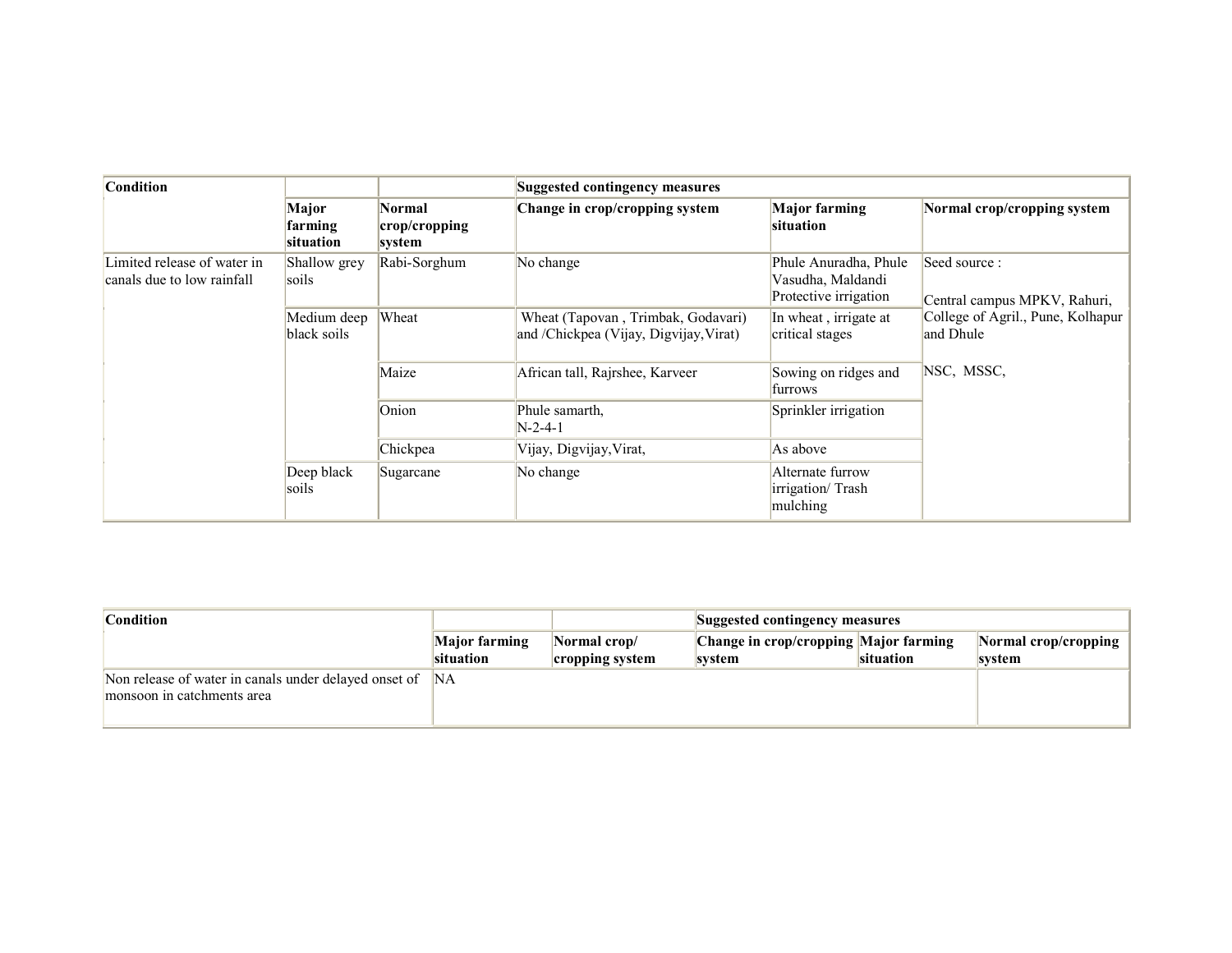|                                                                            | Suggested contingency measures |                                |                                                 |           |                                       |
|----------------------------------------------------------------------------|--------------------------------|--------------------------------|-------------------------------------------------|-----------|---------------------------------------|
| <b>Condition</b>                                                           | Major farming<br>situation     | Normal crop/cropping<br>svstem | Change in crop/cropping Major farming<br>svstem | situation | <b>Normal crop/cropping</b><br>svstem |
| Lack of inflows into tanks due to insufficient<br>delayed onset of monsoon |                                |                                | Such condition is not available                 |           |                                       |

| <b>Condition</b>                                                |                                                        |                                   | Suggested contingency measures                                                                |                                                                                             |                                          |  |
|-----------------------------------------------------------------|--------------------------------------------------------|-----------------------------------|-----------------------------------------------------------------------------------------------|---------------------------------------------------------------------------------------------|------------------------------------------|--|
|                                                                 | <b>Major farming situation</b>                         | Normal<br>crop/cropping<br>system | Change in crop/cropping Major farming situation<br>system                                     |                                                                                             | <b>Normal</b><br>crop/cropping<br>system |  |
| <b>Insufficient groundwater</b><br>recharge due to low rainfall | Shallow grey soils- Open<br>well irrigated             | Rabi Sorghum                      |                                                                                               | Protective irrigation                                                                       |                                          |  |
|                                                                 | Medium deep black soils-- Wheat<br>Open well irrigated |                                   | Majorly wheat<br>(Godavari, Tapovan,<br>Trimbak) and /<br>Chickpea(Vijay,<br>Digvijay, Virat) | In wheat -Irrigate at critical growth<br>stages.<br>In chickpea - Sprinkler irrigation      |                                          |  |
|                                                                 |                                                        | Onion                             | No change                                                                                     | Micro Sprinkler irrigation                                                                  |                                          |  |
|                                                                 |                                                        | Maize                             | Maize - Rajrshee, Karveer<br>or Chickpea (Vijay,<br>Digvijay, Virat)                          | Sowing on ridges and furrows<br>Sprinkler irrigation                                        |                                          |  |
|                                                                 |                                                        | Chickpea                          | Vijay, Digvijay, Virat                                                                        | Sprinkler irrigation                                                                        |                                          |  |
|                                                                 | Deep black soils -- Open<br>well irrigated             | Sugarcane                         | No change                                                                                     | Drip irrigation, Paired row<br>planting, alternate furrow irrigation<br>$\&$ trash mulching |                                          |  |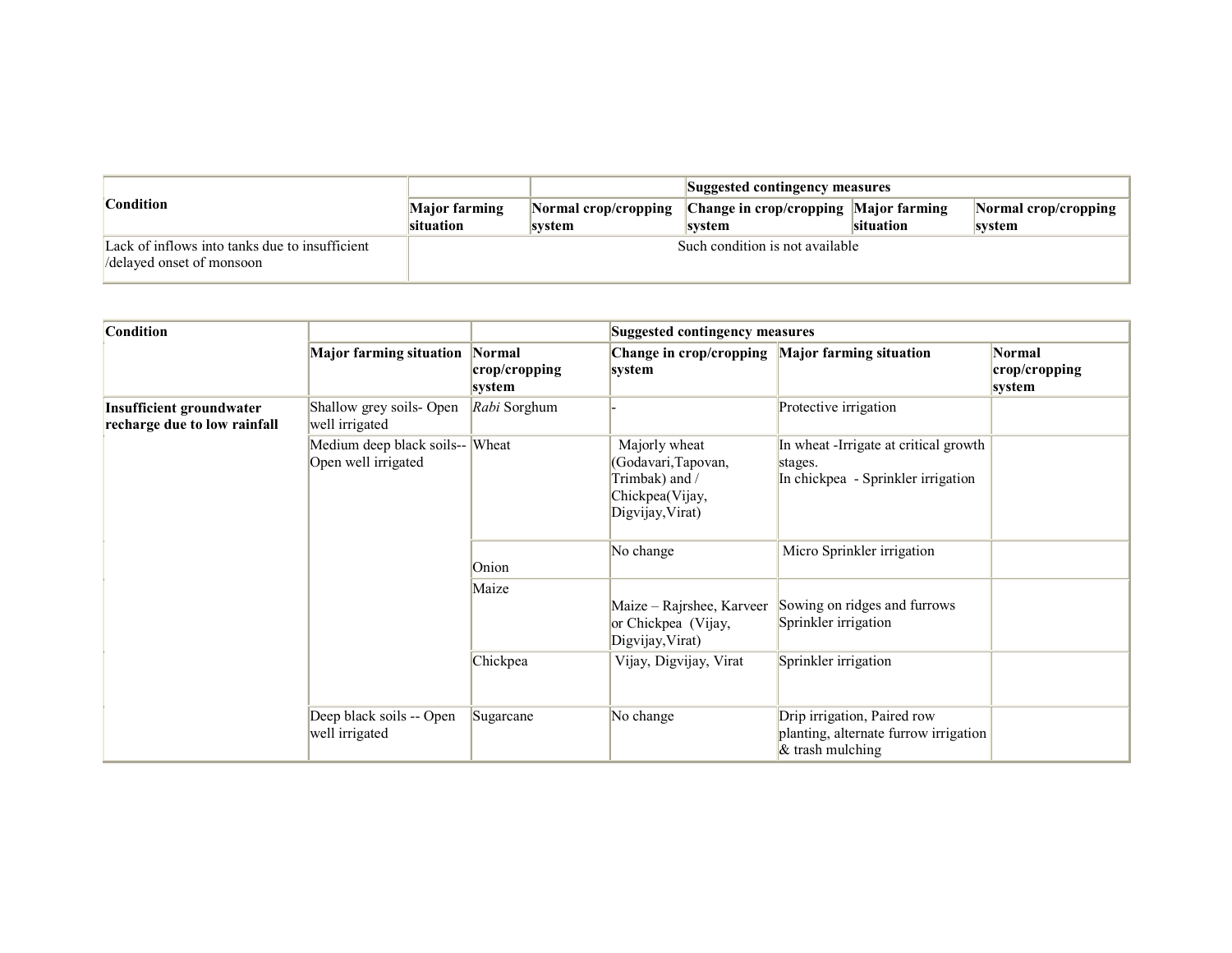#### 2.2 Unusual rains (untimely, unseasonable etc)

| <b>Condition</b>                                                     | <b>Suggested contingency measure</b>                                                                                                                                                                                                                            |                           |                                            |                                            |  |
|----------------------------------------------------------------------|-----------------------------------------------------------------------------------------------------------------------------------------------------------------------------------------------------------------------------------------------------------------|---------------------------|--------------------------------------------|--------------------------------------------|--|
| Continuous high rainfall in a short span<br>leading to water logging | <b>Vegetative stage</b>                                                                                                                                                                                                                                         | <b>Flowering stage</b>    | Crop maturity stage                        | Post harvest                               |  |
| Pearlmillet                                                          | Drain out excess water Give second dose of N<br>at optimum soil moisture                                                                                                                                                                                        | Drain out excess<br>water | Harvest at physiological<br>maturity stage | Shift produce to safer<br>place for drying |  |
| Soybean                                                              | As above                                                                                                                                                                                                                                                        | As above                  | As above                                   | As above                                   |  |
| Maize                                                                | As above                                                                                                                                                                                                                                                        | As above                  | As above                                   | As above                                   |  |
| Onion                                                                | As above                                                                                                                                                                                                                                                        | As above                  | As above                                   | As above                                   |  |
| Sugarcane                                                            | As above                                                                                                                                                                                                                                                        | As above                  | As above                                   | As above                                   |  |
| <b>Horticulture</b>                                                  |                                                                                                                                                                                                                                                                 |                           |                                            |                                            |  |
| Grape                                                                | Drain out excess water                                                                                                                                                                                                                                          |                           |                                            |                                            |  |
| Banana                                                               | Draining out excess water                                                                                                                                                                                                                                       |                           |                                            |                                            |  |
|                                                                      | Cleaning and maintenance<br>Drenching of orchard - Copper fungicides<br>Spraying with 2% urea and application of fertilizers after flood                                                                                                                        |                           |                                            |                                            |  |
| Pomegranate                                                          | Draining out excess of water from the orchads and basins<br>Cleaning and maintenance of the basins<br>Drenching of orchard - Copper fungicides<br>Treating the stems - 10% Bordeaux paste, <i>Geru</i> paste with systemic insecticide<br>Spraying with 2% urea |                           |                                            |                                            |  |
| Mango                                                                | Drain out excess water                                                                                                                                                                                                                                          | Drain out excess<br>water | Harvest at physiological<br>maturity       | Cold storage or immediate<br>marketing     |  |

| Heavy rainfall with high speed winds in a short span   | NA                          |                                                                                          |          |  |
|--------------------------------------------------------|-----------------------------|------------------------------------------------------------------------------------------|----------|--|
| Outbreak of pests and diseases due to unseasonal rains |                             |                                                                                          |          |  |
|                                                        | Pearlmillet   Insect pest : | Insect pest :                                                                            | Disease: |  |
|                                                        |                             |                                                                                          |          |  |
|                                                        | Grass hopper-Dusting of 2 % | Blister beetle- Dusting of 2 % methyl parathion 20 Ergot : Seed treatment with 20% brine |          |  |
|                                                        | methyl parathion            | kg/ha                                                                                    | solution |  |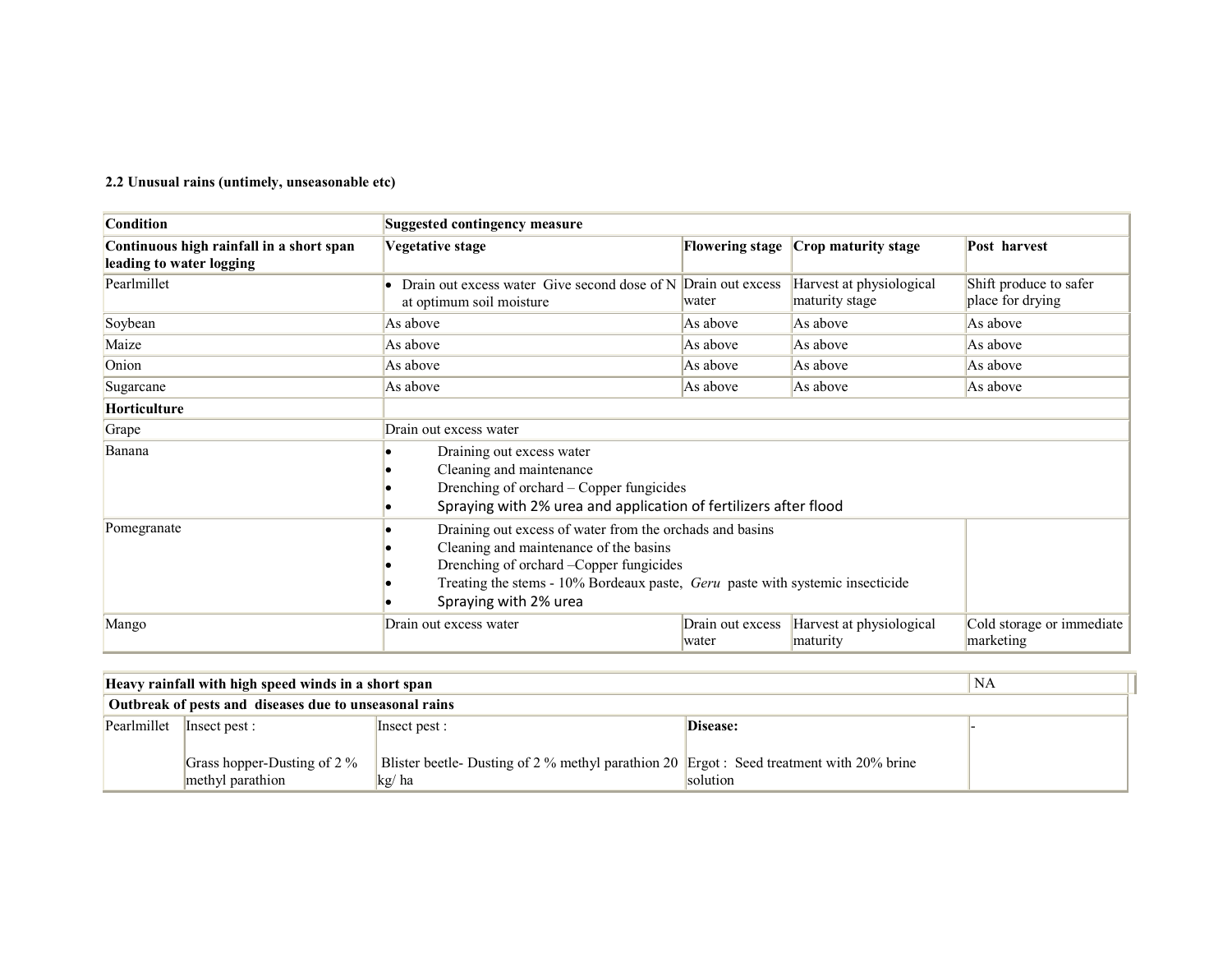| Soybean      | Diseases:                                                                                                                                                                                         | Insect pest :                                                                                                                                                                                                                                                                                                                                                   |  |
|--------------|---------------------------------------------------------------------------------------------------------------------------------------------------------------------------------------------------|-----------------------------------------------------------------------------------------------------------------------------------------------------------------------------------------------------------------------------------------------------------------------------------------------------------------------------------------------------------------|--|
|              | Leaf spot: Spray Maconzeb 75<br>WP 0.25%                                                                                                                                                          | Pod borer: Chlorpyriphos 20 % 2 ml of water                                                                                                                                                                                                                                                                                                                     |  |
|              | Root rot/collar rot-Treat seed<br>with carbendazim $+$ mancozeb<br>$(2 g/kg)$ or Phule Trichoderma<br>$5$ g/kg.                                                                                   | Diseases: Rust-<br>Early sowing in last week of may<br>٠<br>Use of disease resistant variety (DS-228)<br>Spraying the crop with Propiconazole $\omega$<br>$\bullet$<br>$0.1\%$                                                                                                                                                                                  |  |
| Sugarcane    | Insect pests:                                                                                                                                                                                     | Insect pests:                                                                                                                                                                                                                                                                                                                                                   |  |
|              | 10 G Phorate 20 kg/ha or dust<br>Endosulphan 4% @ 50 kg/ha<br>or 20% Chloropyriphos @5 lit<br>in 1000 lit of water through<br>water channel<br>White fly: Malathion 50 % $@$<br>2 ml / L of water | Stem Borer: Soil application of Top shoot borer: Soil application of 10 G Phorate<br>$ a\rangle$ 20 kg/ha or dust Endosulphan 4% $a\rangle$ 50 kg/ha or<br>20% Chloropyriphos $(25$ lit in 1000 lit of water<br>through water channel<br>White Wooly aphid: Phorate 10G @15 kg/ha, or<br>spray Methyl dematon 25 EC $@$ 1.5 ml/L or<br>Diamethoate 30% @1.5ml/L |  |
| Onion        | Insect: Thrips: Profenophos<br>$(a)$ 2 ml/L<br>Disease: Alternaria/ Cercospora<br>: Mancozeb spray 0.25 % or<br>0.1 % Carbendazim or 0.25 %<br>chlorothalonil                                     |                                                                                                                                                                                                                                                                                                                                                                 |  |
| Horticulture |                                                                                                                                                                                                   |                                                                                                                                                                                                                                                                                                                                                                 |  |
| Grape        | Insect:                                                                                                                                                                                           | Disease:                                                                                                                                                                                                                                                                                                                                                        |  |
|              | trunk and girdle. Spray                                                                                                                                                                           | Mealy bug: Use sticky traps on Powdery mildew : 80 % wettable sulphur $\omega$ 2 g / L<br>of water                                                                                                                                                                                                                                                              |  |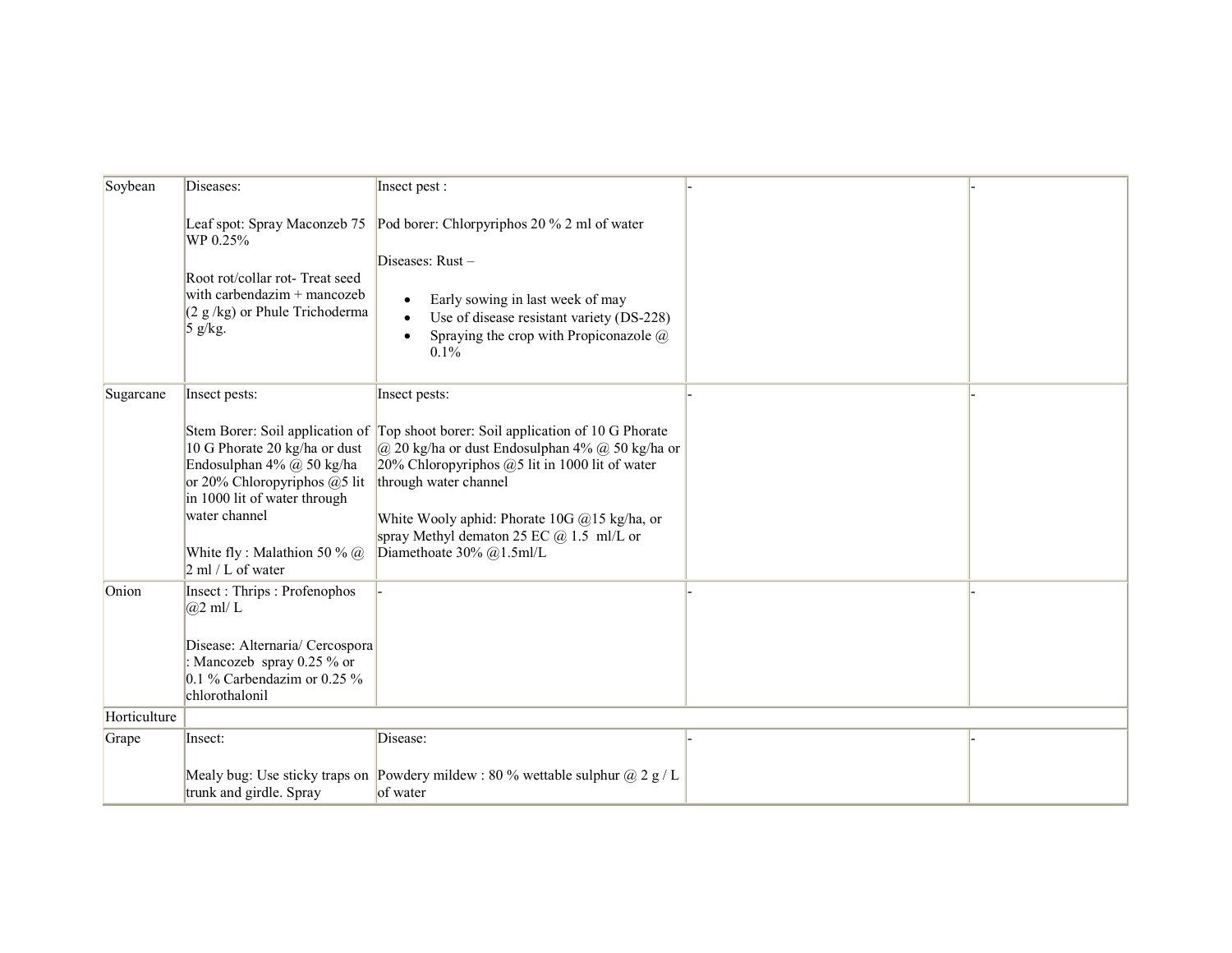|                     | Malathion 50 EC @ 2 ml / L<br>Verticylum lecani 25 g /10 L<br>of water                                                                             |                                                                                                                                                                                                                                                                                                                                                                                                                                                                                                                                                                                                                                                                                                                                                                                                                                                                                                            |  |
|---------------------|----------------------------------------------------------------------------------------------------------------------------------------------------|------------------------------------------------------------------------------------------------------------------------------------------------------------------------------------------------------------------------------------------------------------------------------------------------------------------------------------------------------------------------------------------------------------------------------------------------------------------------------------------------------------------------------------------------------------------------------------------------------------------------------------------------------------------------------------------------------------------------------------------------------------------------------------------------------------------------------------------------------------------------------------------------------------|--|
| Pomegranate Insect: | Short hole borer : 400 g Geru +<br>2.5 ml lindane $(20 \text{ EC}) + 2.5 \text{ g}$<br>COC mix together and paste<br>should be applied to branches | Such as – Pests - stem borer, thrips, aphids,<br>nematodes<br>Diseases – Sigatoka, bunchy top, cigar end rot,<br>erwinia rot<br>Remedies<br>• Cleaning and maintenance of the orchads<br>Drain out excess water from the orchads<br>Drenching with 0.4 % copper fungicides<br>Staking with available material<br>٠<br>Sanitation of the affected plants<br>1. Spray the crops with 0.20 to 0.25 % copper<br>fungicide for control of fungal diseases.<br>2. Drench 200 ml of solution (15 g Streptocycline<br>$+300$ g COC $+300$ ml Chlorpyriphos in 100 L<br>of water) per plant.<br>3. Spraying with Imidachloprid 17.8 SL @ 3-4<br>ml/ 10 L of water for control of sucking<br>pests.<br>Nematodes management<br>Soil application of Phorate 10 G $\omega$ 40 g / basin<br>and Neem cake $\omega$ 1-1.5 kg / basin. Planting of<br>marigold around the pomegranate plants and deep<br>summer ploughing |  |
| Mango               | Insect:<br>Hoppers: Cypermetrin 25 EC<br>$(a)$ 0.3 ml / L                                                                                          | Diseases-Powdery mildew- Spray wettable sulphur<br>80 WP 0.2 % or dust 300 mesh sulphur $\omega$ 20 kg/ha.<br>Insect Pests-Hoppers: 50 % carbaryl spray $(a)$ 2 g/L<br>or 10 % carbaryl dust $(a)$ 20 kg/ha                                                                                                                                                                                                                                                                                                                                                                                                                                                                                                                                                                                                                                                                                                |  |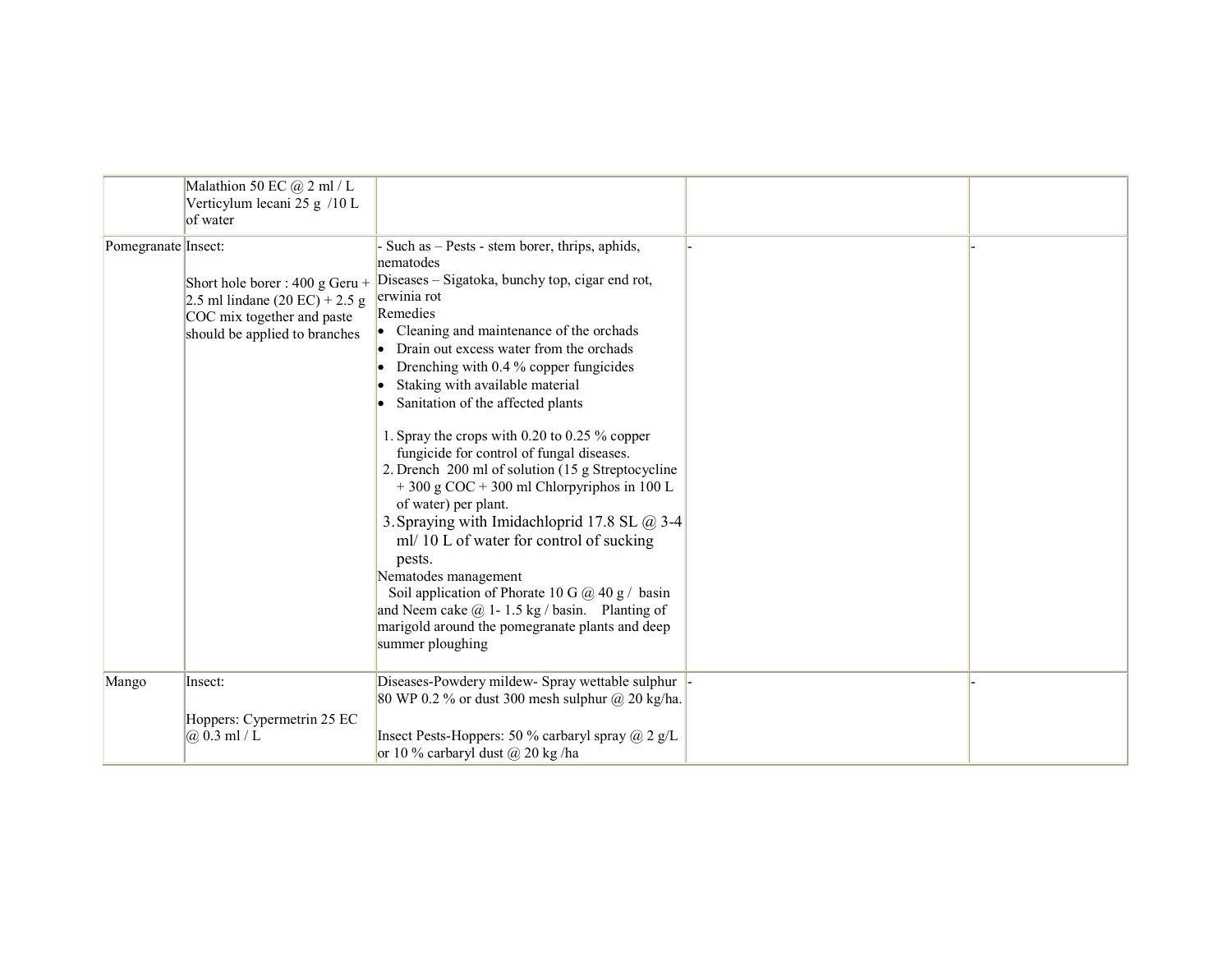### 2.3 Floods : Not applicable

### 2.4 Extreme events: Heat wave / Cold wave/Frost/ Hailstorm /Cyclone: Not applicable

#### 2.5Contingent strategies for Livestock, Poultry & Fisheries

### 2.5.1 Livestock

|                                    | <b>Suggested contingency measures</b>                                                                                                                                                                                                                                                                                                                                                                                                                                                                                                                                                                                                                                                                                                                                                                                                                                                                                                                                                                                                    |                                                                                                                                                                                                                                                                                                                                                                                                                                                                                                                                                                                                                                                                                                                                                                                           |                                                                                                                                                                                                                                                                                                                                                                                                                                                                                                                |  |  |
|------------------------------------|------------------------------------------------------------------------------------------------------------------------------------------------------------------------------------------------------------------------------------------------------------------------------------------------------------------------------------------------------------------------------------------------------------------------------------------------------------------------------------------------------------------------------------------------------------------------------------------------------------------------------------------------------------------------------------------------------------------------------------------------------------------------------------------------------------------------------------------------------------------------------------------------------------------------------------------------------------------------------------------------------------------------------------------|-------------------------------------------------------------------------------------------------------------------------------------------------------------------------------------------------------------------------------------------------------------------------------------------------------------------------------------------------------------------------------------------------------------------------------------------------------------------------------------------------------------------------------------------------------------------------------------------------------------------------------------------------------------------------------------------------------------------------------------------------------------------------------------------|----------------------------------------------------------------------------------------------------------------------------------------------------------------------------------------------------------------------------------------------------------------------------------------------------------------------------------------------------------------------------------------------------------------------------------------------------------------------------------------------------------------|--|--|
|                                    | Before the event <sup>s</sup>                                                                                                                                                                                                                                                                                                                                                                                                                                                                                                                                                                                                                                                                                                                                                                                                                                                                                                                                                                                                            | During the event                                                                                                                                                                                                                                                                                                                                                                                                                                                                                                                                                                                                                                                                                                                                                                          | After the event                                                                                                                                                                                                                                                                                                                                                                                                                                                                                                |  |  |
| <b>Drought</b>                     |                                                                                                                                                                                                                                                                                                                                                                                                                                                                                                                                                                                                                                                                                                                                                                                                                                                                                                                                                                                                                                          |                                                                                                                                                                                                                                                                                                                                                                                                                                                                                                                                                                                                                                                                                                                                                                                           |                                                                                                                                                                                                                                                                                                                                                                                                                                                                                                                |  |  |
| Feed and<br>fodder<br>availability | Motivating the sugarcane and maize farmers to convert green<br>sugarcane and maize tops in to silage by the end of February<br>Sowing of cereals (Sorghum/ Maize/Bajra) and leguminous<br>crops (Lucerne, Horse gram, Cowpea) during North-East<br>monsoon under dry land system for fodder production.<br>Preserving the Groundnut haulms and soya husk as<br>supplemental fodder during drought<br>Establishment of fodder bank at village level with available dry<br>fodder (Sorghum/Bajra stover/wheat and paddy straw)<br>Development of silvopastoral models with Leucaena, Glyricidia,<br>Prosopis as fodder trees and Marvel, Madras Anjan, Stylo,<br>Desmanthus, etc., as under storey grass<br>Encourage fodder production with fodder varieties of Sorghum<br>- stylo- Sorghum on rotation basis and also to cultivate short-<br>term fodder crops like sunhemp<br>Formation of village Disaster Management Committee<br>Capacity building and preparedness of the stakeholders and<br>official staff for the drought/floods | biomass of dried<br>Harvest and<br>use<br>up<br>crops<br>(Sorghum/Bajra,/maize/Chikpea/wheat/Soybean etc.,)<br>material as fodder<br>Use of unconventional and locally available cheap feed<br>ingredients especially Groundnut cake and haulms for<br>feeding of livestock during drought<br>Harvest all the top fodder available (Subabul,<br>Glyricidia, Pipol, Prosopis etc) and feed the LS during<br>drought<br>Concentrate ingredients such as Grains, brans,<br>chunnies & oilseed cakes, low grade grains etc.<br>unfit for human consumption should be procured<br>from Govt. Godowns for feeding as supplement<br>for high productive animals during drought<br>Promotion of cultivation of Lucerne, Horse gram as<br>contingent crop and harvesting it at vegetative stage as | Encourage<br>progressive<br>farmers to grow multi cut<br>fodder<br>of<br>crops<br>sorghum/bajra/maize(UP<br>chari, MP chari, HC-136,<br>HD-2, GAINT BAJRA, L-<br>74, K-677, Ananad/African<br>Tall,<br>Kisan composite,<br>Moti, Manjari, B1-7 on<br>their own lands with input<br>subsidy<br>Supply of quality seeds of<br>Stylo and fodder slips of<br>Marvel, Yaswant, Jaywant,<br>napier, guinea grass well<br>before monsoon<br>Flushing the stock to<br>recoup<br>Replenish the feed and<br>fodder banks |  |  |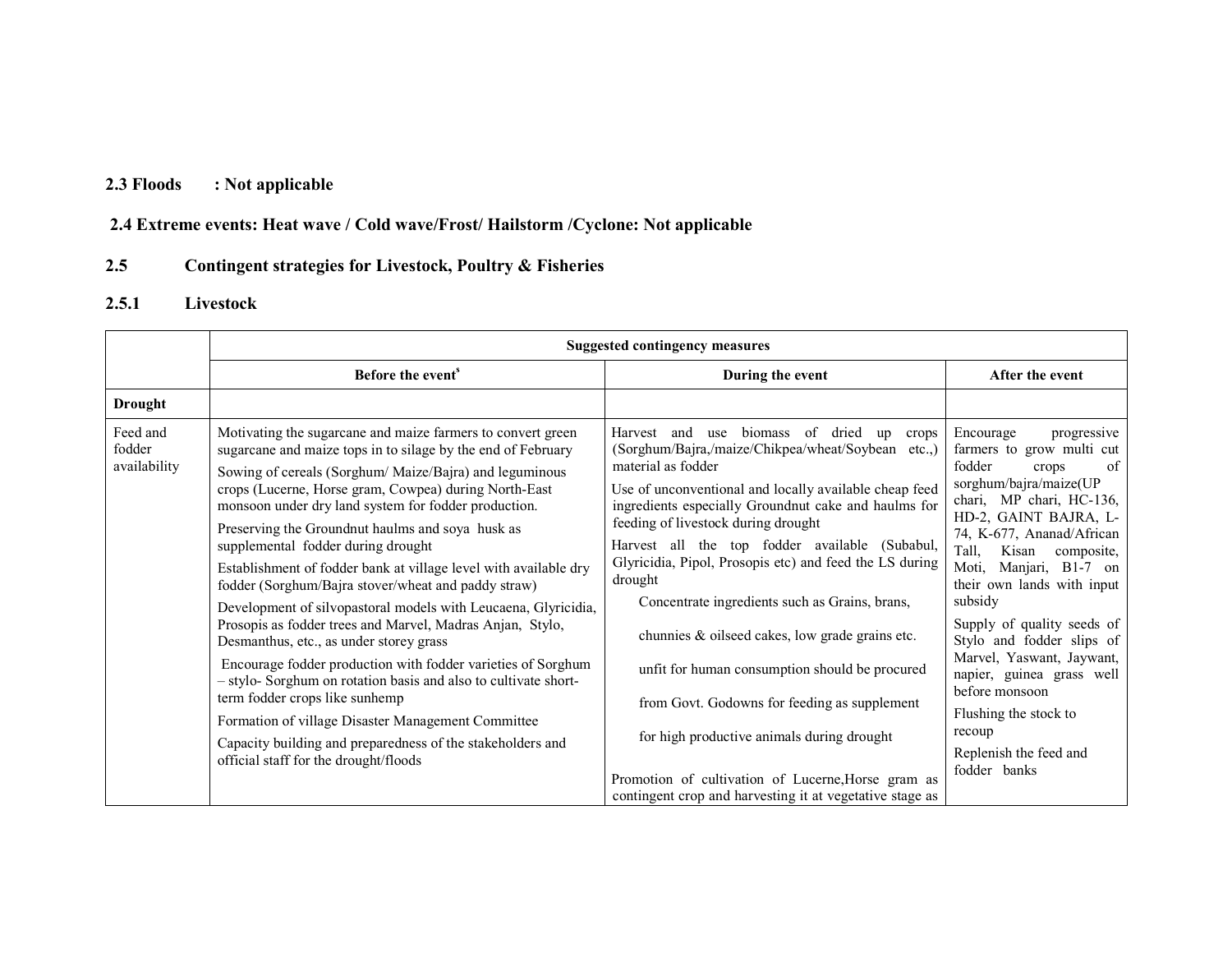|                       |                                                                                                                                | fodder                                                                                                             |                                                            |
|-----------------------|--------------------------------------------------------------------------------------------------------------------------------|--------------------------------------------------------------------------------------------------------------------|------------------------------------------------------------|
|                       |                                                                                                                                | All the hay should be enriched with 2% Urea molasses<br>solution or 1% common salt solution and fed to LS.         |                                                            |
|                       |                                                                                                                                | Continuous supplementation of minerals to prevent<br>infertility.                                                  |                                                            |
|                       |                                                                                                                                | Encourage mixing available kitchen waste with dry<br>fodder while feeding to the milch animals                     |                                                            |
|                       |                                                                                                                                | Arrangements should be made for mobilization of<br>small ruminants across the districts where no drought<br>exits  |                                                            |
|                       |                                                                                                                                | Unproductive livestock should to be culled during<br>severe drought                                                |                                                            |
|                       |                                                                                                                                | Create transportation and marketing facilities for the<br>culled and unproductive animals (10000-20000<br>animals) |                                                            |
|                       |                                                                                                                                | Subsidized loans (5-10 crores) should be provided to<br>the livestock keepers                                      |                                                            |
| Drinking<br>water     | Adopt various water conservation methods at village level to<br>improve the ground water level for adequate water supply.      | Adequate supply of drinking water.<br>Restrict wallowing<br>of<br>animals<br>in<br>water                           | Watershed<br>management<br>practices shall be promoted     |
|                       | Identification of water resources                                                                                              | bodies/resources                                                                                                   | to conserve the rainwater.<br>Bleach $(0.1\%)$<br>drinking |
|                       | Desilting of ponds                                                                                                             | Add alum in stagnated water bodies                                                                                 | water / water sources                                      |
|                       | Rain water harvesting and create water bodies/watering points<br>(when water is scarce use only as drinking water for animals) |                                                                                                                    | Provide<br>clean<br>drinking<br>water                      |
|                       | Construction of drinking water tanks in herding places/village<br>junctions/relief camp locations                              |                                                                                                                    |                                                            |
|                       | Community drinking water trough can be arranged in shandies<br>/community grazing areas                                        |                                                                                                                    |                                                            |
| Health and<br>disease | Procure and stock emergency medicines and<br>vaccines for<br>important endemic diseases of the area                            | Carryout deworming to all animals entering into relief<br>camps                                                    | Keep close<br>surveillance on disease<br>outbreak.         |
| management            | All the stock must be immunized for endemic diseases of the                                                                    |                                                                                                                    |                                                            |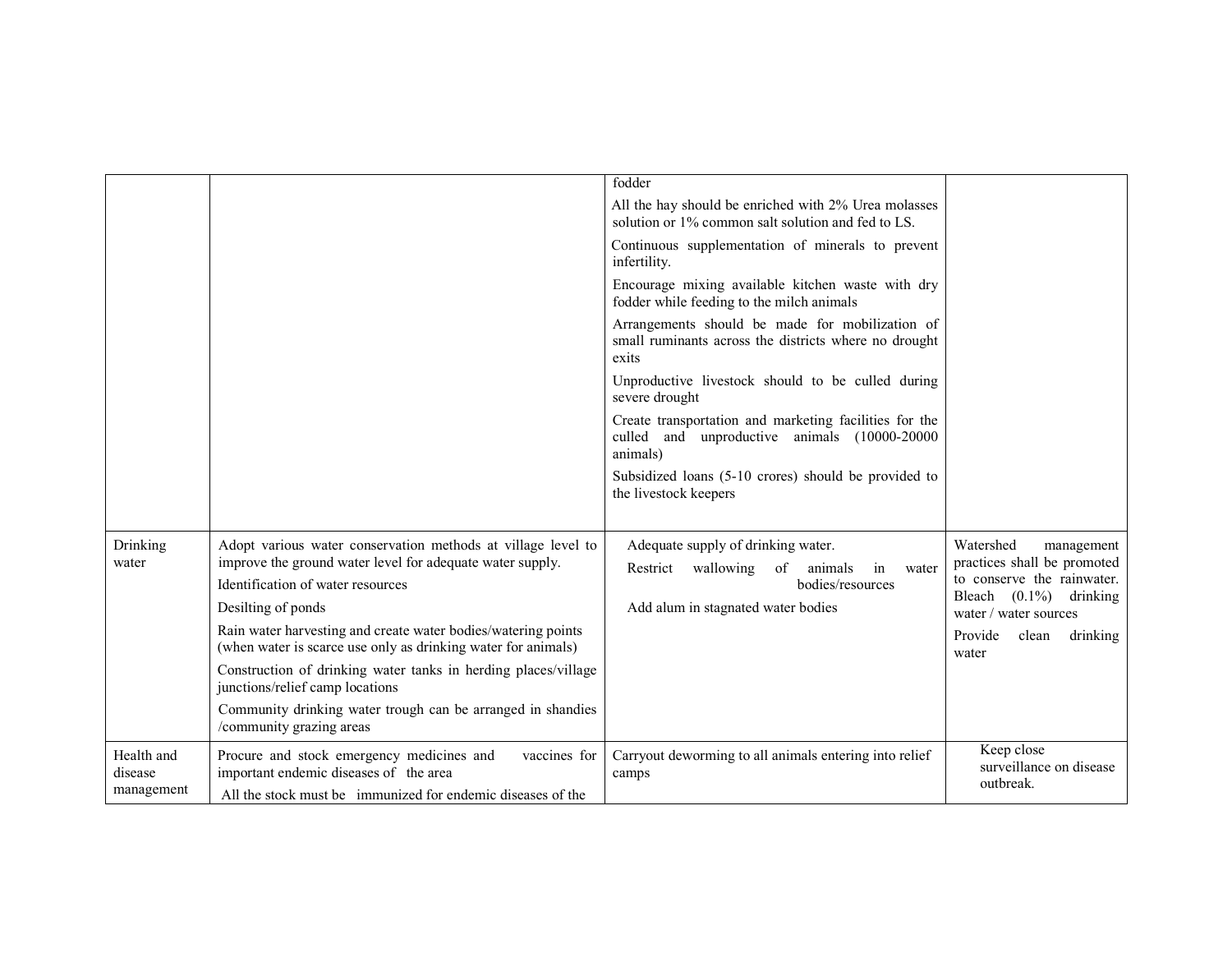|                  | area<br>Surveillance and disease monitoring network to be established<br>at Joint Director (Animal Husbandry) office in the district<br>Adequate refreshment training on draught management to be<br>given to VAS, Jr.VAS, LI with regard to health & management<br>measures<br>Procure and stock multivitaming & area specific mineral<br>mixture | Identification and quarantine of sick animals<br>Constitution of Rapid Action Veterinary Force<br>Performing ring vaccination (8 km radius) in case of<br>any outbreak<br>Restricting movement of livestock in case of any<br>epidemic<br>Tick control measures be undertaken to prevent tick<br>borne diseases in animals<br>Rescue of sick and injured animals and their treatment<br>Organize with community, daily lifting of dung from<br>relief camps | Undertake the vaccination<br>depending on need<br>Keep the animal houses and<br>milking sheds clean and<br>spray disinfectants<br>Farmers should be advised<br>to breed their milch animals<br>during July-September so<br>that the peak milk<br>production does not<br>coincide with mid summer |
|------------------|----------------------------------------------------------------------------------------------------------------------------------------------------------------------------------------------------------------------------------------------------------------------------------------------------------------------------------------------------|-------------------------------------------------------------------------------------------------------------------------------------------------------------------------------------------------------------------------------------------------------------------------------------------------------------------------------------------------------------------------------------------------------------------------------------------------------------|--------------------------------------------------------------------------------------------------------------------------------------------------------------------------------------------------------------------------------------------------------------------------------------------------|
| <b>Insurance</b> | Encouraging insurance of livestock                                                                                                                                                                                                                                                                                                                 | Listing out the details of the dead animals                                                                                                                                                                                                                                                                                                                                                                                                                 | Submission for<br>insurance<br>claim<br>availing<br>and<br>insurance benefit<br>Purchase of new productive<br>animals                                                                                                                                                                            |

\*based on forewarning wherever available

### 2.5.2 Poultry

|                              | Suggested contingency measures                                         |                                                                                                                                                                                                 |                                       |  |  |  |
|------------------------------|------------------------------------------------------------------------|-------------------------------------------------------------------------------------------------------------------------------------------------------------------------------------------------|---------------------------------------|--|--|--|
|                              | <b>Before the event</b>                                                | During the event                                                                                                                                                                                | After the event                       |  |  |  |
|                              | <b>Drought</b>                                                         |                                                                                                                                                                                                 |                                       |  |  |  |
| Shortage of feed ingredients | maize, broken rice etc, in to use<br>as feed in case of severe drought | Storing of house hold grain like   Supplementation only for productive birds  <br>with house hold grain<br>Supplementation of shell grit (calcium) for<br>laying birds<br>Culling of weak birds | Supplementation to all survived birds |  |  |  |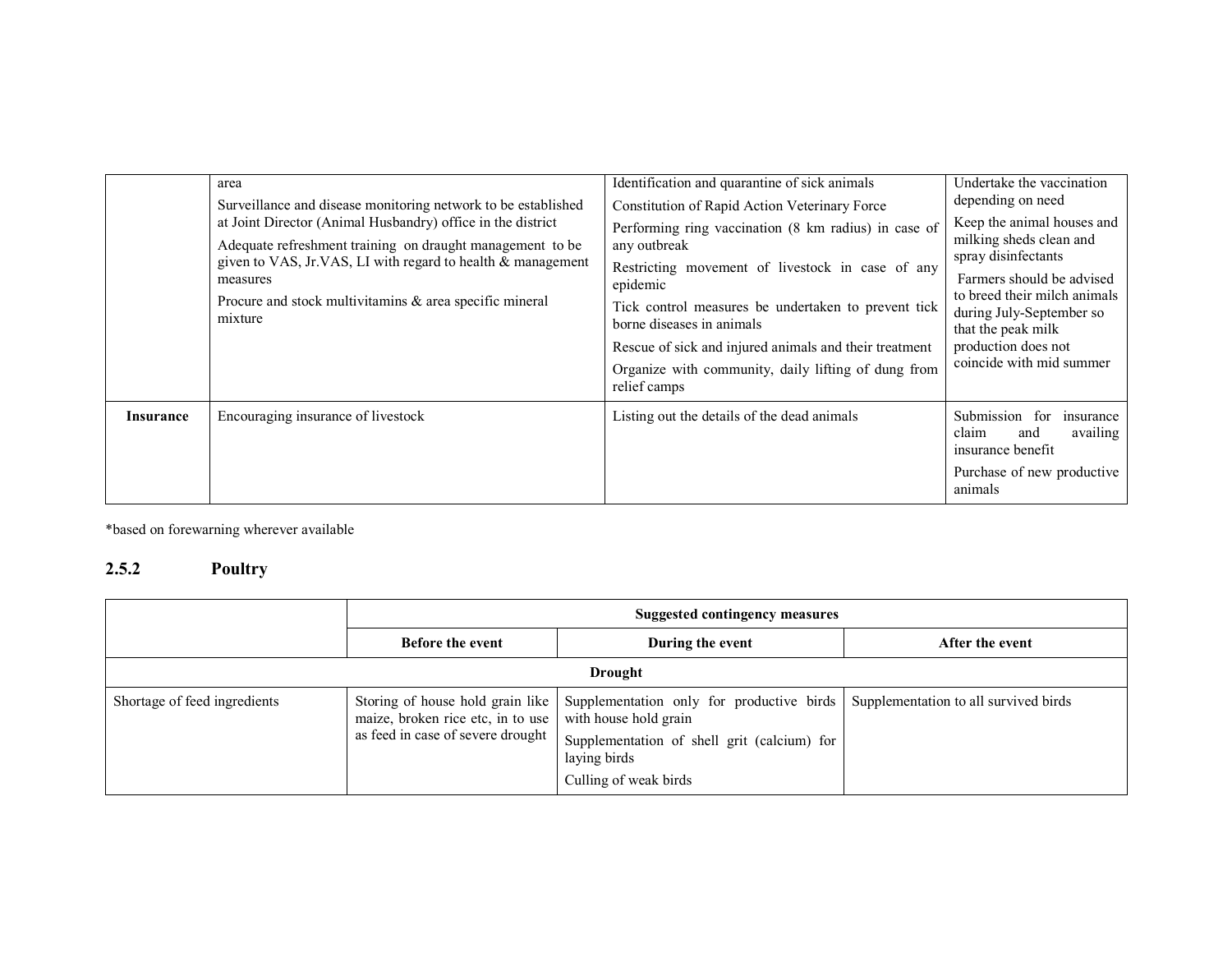| Drinking water                |                           | Use water sanitizers or offer cool hygienic<br>drinking water |                                             |
|-------------------------------|---------------------------|---------------------------------------------------------------|---------------------------------------------|
| Health and disease management | Culling of sick birds.    | Mixing of Vit. A, D, E, K and B-complex                       | Hygienic and sanitation of poultry house    |
|                               | Deworming and vaccination | including vit C in drinking water (5ml in one)                | Disposal of dead birds by burning / burying |
|                               | against RD and IBD        | litre water)                                                  | with lime powder in pit                     |

### 2.5.3 Fisheries/ Aquaculture

|                                                                   | <b>Suggested contingency measures</b>                                                                                                                                                                                                                                                                                                                                                                                                                |                                                                                                                                                                                                                                                                                                                                                                                  |                                                                                                                                                                                                                                                                                                                                                                                                                                                                                                                                |  |
|-------------------------------------------------------------------|------------------------------------------------------------------------------------------------------------------------------------------------------------------------------------------------------------------------------------------------------------------------------------------------------------------------------------------------------------------------------------------------------------------------------------------------------|----------------------------------------------------------------------------------------------------------------------------------------------------------------------------------------------------------------------------------------------------------------------------------------------------------------------------------------------------------------------------------|--------------------------------------------------------------------------------------------------------------------------------------------------------------------------------------------------------------------------------------------------------------------------------------------------------------------------------------------------------------------------------------------------------------------------------------------------------------------------------------------------------------------------------|--|
|                                                                   | <b>Before the event</b>                                                                                                                                                                                                                                                                                                                                                                                                                              | During the event                                                                                                                                                                                                                                                                                                                                                                 | After the event                                                                                                                                                                                                                                                                                                                                                                                                                                                                                                                |  |
| 1) Drought                                                        |                                                                                                                                                                                                                                                                                                                                                                                                                                                      |                                                                                                                                                                                                                                                                                                                                                                                  |                                                                                                                                                                                                                                                                                                                                                                                                                                                                                                                                |  |
| A. Capture                                                        |                                                                                                                                                                                                                                                                                                                                                                                                                                                      |                                                                                                                                                                                                                                                                                                                                                                                  |                                                                                                                                                                                                                                                                                                                                                                                                                                                                                                                                |  |
| Marine                                                            |                                                                                                                                                                                                                                                                                                                                                                                                                                                      |                                                                                                                                                                                                                                                                                                                                                                                  |                                                                                                                                                                                                                                                                                                                                                                                                                                                                                                                                |  |
| Inland                                                            |                                                                                                                                                                                                                                                                                                                                                                                                                                                      |                                                                                                                                                                                                                                                                                                                                                                                  |                                                                                                                                                                                                                                                                                                                                                                                                                                                                                                                                |  |
| (i) Shallow water<br>depth due to<br>insufficient<br>rains/inflow | Proper planning of water storage<br>Conservation & development of water<br>resources by construction of reservoirs &<br>dams.<br>Avoid seepage losses by lining the canals.<br>3.<br>Adopt rain water harvest techniques.<br>4.<br>Farmer's organizations, water users $\&$<br>private sectors should be involved in<br>construction, operation & maintenance of<br>irrigation system.<br>To make people aware about conservation<br>6.<br>of water. | Maintenance of dams & reservoirs to<br>avoid leakage $&$ to control theft of<br>water.<br>Proper use of water resources on<br>2.<br>priority base.<br>Add water in shallow water pond.<br>3 <sub>1</sub><br>4. Use stored water.<br>5. Use surface water flow.<br>6. Divert water from unutilized areas.<br>7. Utilize canal water.<br>8. Aeration of water in ponds/reservoirs. | Regular desiltation of reservoirs & dams.<br>Govt. should make laws on water conservation.<br>$\overline{2}$ .<br>3.<br>To develop demand oriented system.<br>Govt. should make laws to stop deforestation.<br>4.<br>5. Need based monitoring through research plan.<br>6. Intensive forestation program.<br>7. Augmentation of surface water flow.<br>8. Strengthening of water reservoirs.<br>9. Rain water harvesting.<br>10. Compensation claims.<br>11. Prepare vulnerability map and place it to<br>management committee |  |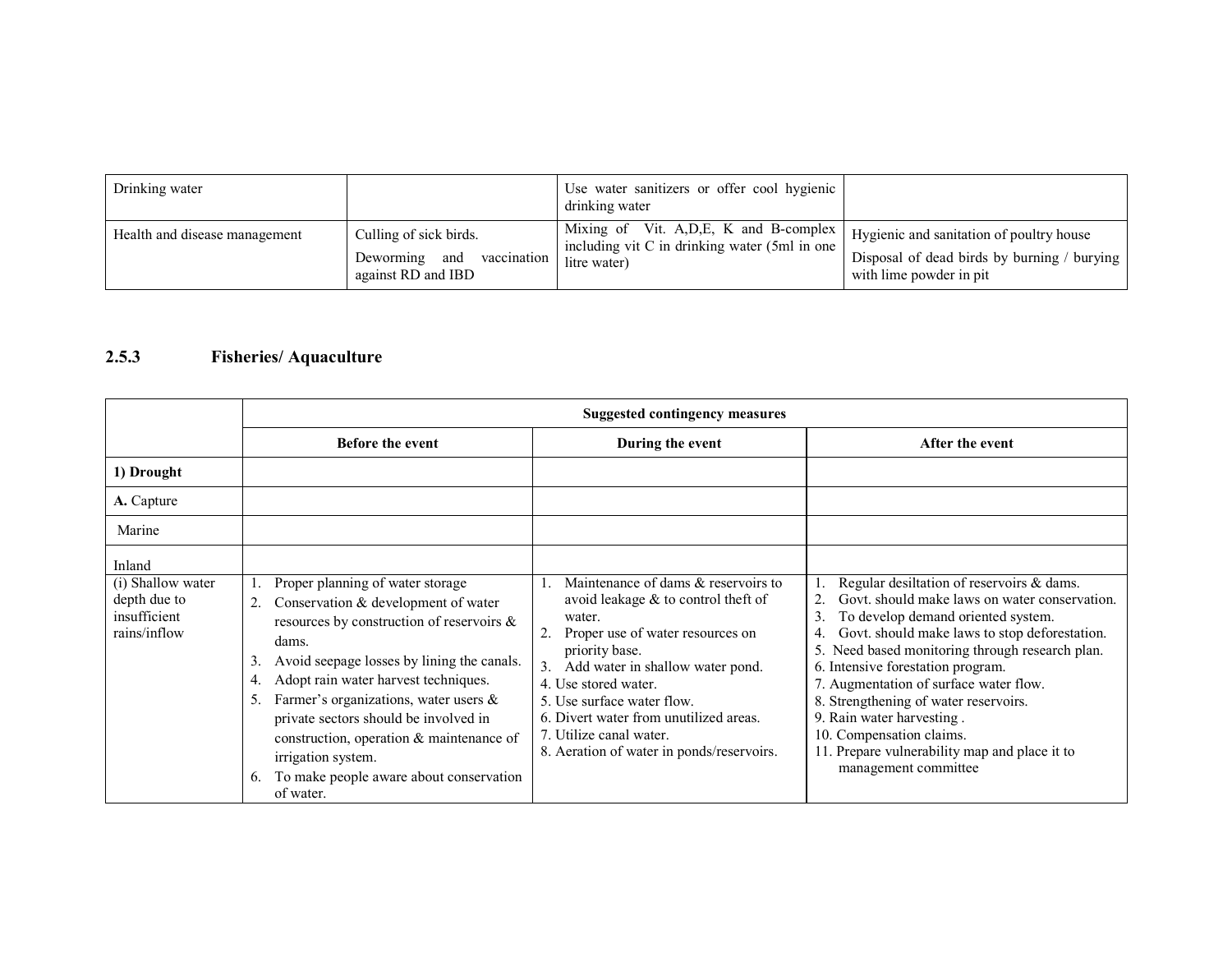|                                                                      | Critical analysis of long range a Forecast<br>data.<br>Storage of water.<br>8.<br>9. A forestation program.<br>10. Conservation of rivers/reservoir/ponds.<br>11. Re-excavation of local canals and<br>reservoirs.                                                                                                                                                                                                                                                                                                                                     |                                                                                                                                                                                                                                                                                                                                                                                                                                                                 |                                                                                                                                                                                                                                                                                                                                                                                                                                                                                                          |
|----------------------------------------------------------------------|--------------------------------------------------------------------------------------------------------------------------------------------------------------------------------------------------------------------------------------------------------------------------------------------------------------------------------------------------------------------------------------------------------------------------------------------------------------------------------------------------------------------------------------------------------|-----------------------------------------------------------------------------------------------------------------------------------------------------------------------------------------------------------------------------------------------------------------------------------------------------------------------------------------------------------------------------------------------------------------------------------------------------------------|----------------------------------------------------------------------------------------------------------------------------------------------------------------------------------------------------------------------------------------------------------------------------------------------------------------------------------------------------------------------------------------------------------------------------------------------------------------------------------------------------------|
| (ii) Changes in<br>water quality                                     | Storage of water disinfectant such as<br>$\mathbf{1}$ .<br>chlorine, alum etc. at district level.<br>2. Prohibit dumping of solid, liquid and waste<br>in water sources.<br>3. Preparedness with stocks of chemicals,<br>disinfectants and therapeutic drugs.                                                                                                                                                                                                                                                                                          | Provision of water filtration system for<br>the ponds to overcome the water<br>contamination-<br>2. Use disinfectants and therapeutic drugs.<br>3. Adoption of bio-remedial measures                                                                                                                                                                                                                                                                            | Removal of runoff from land by proper means<br>before decomposition.<br>Supply of water filtration system even after the<br>event & creating awareness in farmers.<br>Need based research data should be generated<br>on water quality.<br>Dumping of solid, liquid and waste in water<br>4.<br>bodies should be stopped through enactment of<br>legislation.                                                                                                                                            |
| B. Aquaculture                                                       |                                                                                                                                                                                                                                                                                                                                                                                                                                                                                                                                                        |                                                                                                                                                                                                                                                                                                                                                                                                                                                                 |                                                                                                                                                                                                                                                                                                                                                                                                                                                                                                          |
| (i) Shallow water in<br>ponds due to<br>insufficient<br>rains/inflow | 1. Available resources will be identified and<br>need to be kept ready for each district on<br>the basis of forecasting of insufficient<br>rain.<br>2.<br>To avoid loss due to seepage, infiltration<br>& leakage by using bentonite, ash,<br>polythene liners etc.<br>3. Maintain the level of water by pumping<br>water into pond.<br>Critical analysis of long range Forecast<br>4.<br>data.<br>5.<br>Storage of water.<br>6.<br>A forestation program.<br>7.<br>Conservation of rivers/reservoir/ponds.<br>8.<br>Re-excavation of local canals and | Water resources of the areas will be<br>exploited with planning of proper<br>transport facilities in affected areas.<br>Maintain the level of water to the<br>required depth.<br>3. Add stored water in shallow water<br>depth.<br>4. Harvesting of fishes as early as<br>possible to avoid mortality.<br>Use stored water.<br>5.<br>Use surface water flow.<br>6.<br>Divert water from unutilized areas.<br>8.<br>Utilize canal water.<br>9. Aeration of ponds | 1. Available resources need to be listed with<br>adequate transport arrangement.<br>Desiltation of pond bottom.<br>2.<br>3.<br>Maintenance of tanks & ponds<br>Need based monitoring through research plan.<br>4.<br>Intensive a forestation program.<br>5.<br>Augmentation of surface water flow.<br>6.<br>Construction of water reservoirs.<br>7.<br>Adoption of rain harvesting methods.<br>8.<br>Compensation claims.<br>9.<br>10. Prepare vulnerability map and place it to<br>management committee |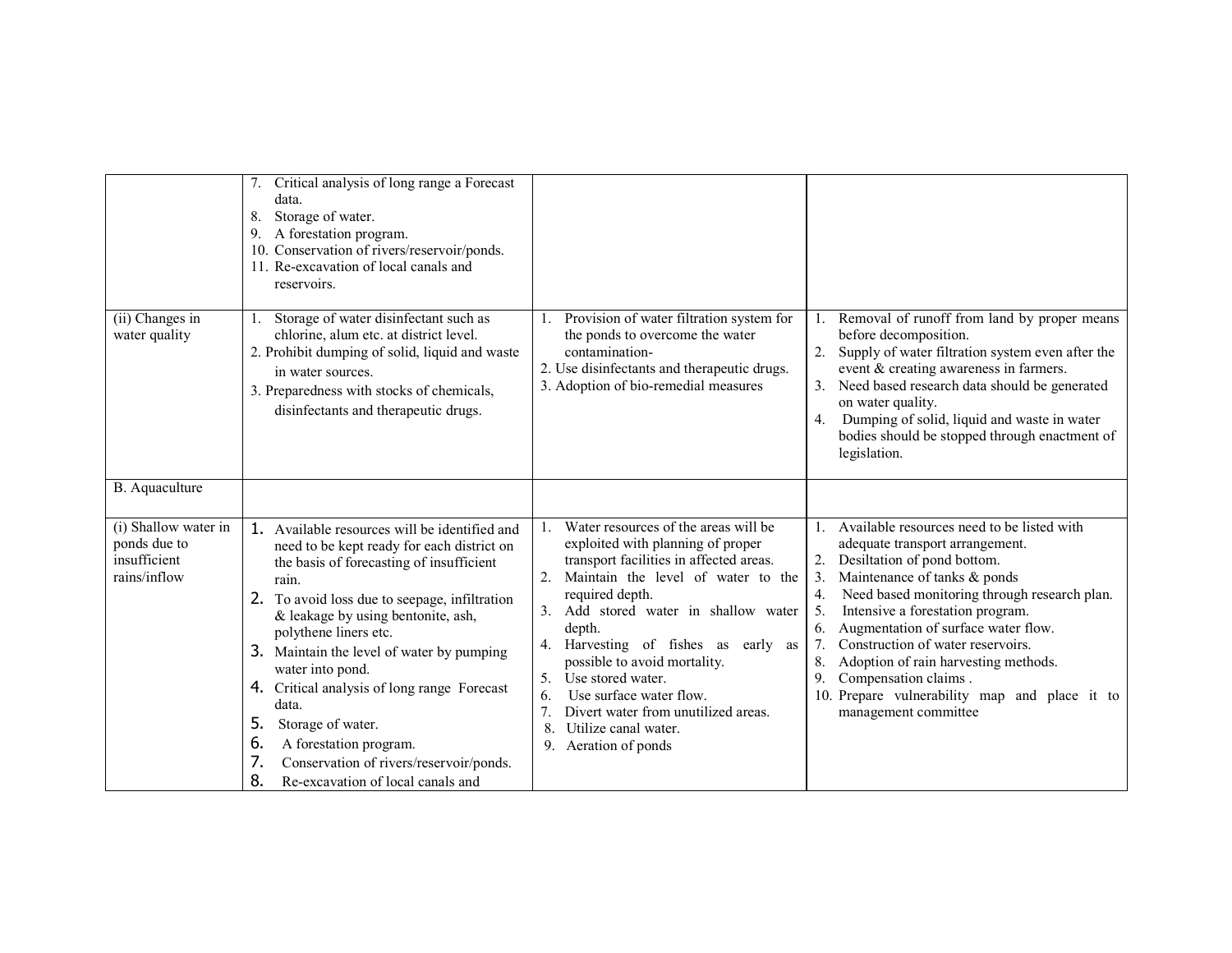|                                                                               | reservoirs.                                                                                                                                                                                                                                                                                                                                                                                                                                                                                                                                                                |                                                                                                                                                                                                                       |                                                                                                                                                                                                                                                             |
|-------------------------------------------------------------------------------|----------------------------------------------------------------------------------------------------------------------------------------------------------------------------------------------------------------------------------------------------------------------------------------------------------------------------------------------------------------------------------------------------------------------------------------------------------------------------------------------------------------------------------------------------------------------------|-----------------------------------------------------------------------------------------------------------------------------------------------------------------------------------------------------------------------|-------------------------------------------------------------------------------------------------------------------------------------------------------------------------------------------------------------------------------------------------------------|
| (ii) Impact of salt<br>load build up in<br>ponds / change in<br>water quality | Minimize evaporation losses.<br>Dilution of water if salt load is high.<br>2.<br>Available resources will be identified &<br>3 <sub>1</sub><br>need to be kept ready for each district on<br>the basis of forecasting of insufficient rain<br>to reduce the salinity by trapping available<br>water resources.<br>On the basis of forecasting advising fish<br>4.<br>farmers for harvesting of marketable fish.<br>Prohibit dumping of solid, liquid and<br>5.<br>waste in water sources.<br>Preparedness with stocks of chemicals,<br>disinfectants and therapeutic drugs | Dilution of water or exchange water to<br>avoid salt builds up.<br>Harvesting the marketable fish to<br>reduce the density.<br>Use disinfectants and therapeutic<br>3.<br>drugs.<br>Adoption of bio-remedial measures | Trapping the water resources from other places<br>for dilution to reduce salt load.<br>Need based research data should be generated<br>on water quality.<br>Dumping of solid, liquid and waste should be<br>3.<br>stopped through enactment of legislation. |

| (iii) Any other                                                  |                                                                                                                                                                                                                                                                                                                                         |                                                                                                                                                                                                                                                                                                                                                                                                                             |                                                                                                                                                                                                                                                                                                                                                                                                                                                          |
|------------------------------------------------------------------|-----------------------------------------------------------------------------------------------------------------------------------------------------------------------------------------------------------------------------------------------------------------------------------------------------------------------------------------|-----------------------------------------------------------------------------------------------------------------------------------------------------------------------------------------------------------------------------------------------------------------------------------------------------------------------------------------------------------------------------------------------------------------------------|----------------------------------------------------------------------------------------------------------------------------------------------------------------------------------------------------------------------------------------------------------------------------------------------------------------------------------------------------------------------------------------------------------------------------------------------------------|
| 2) Floods                                                        |                                                                                                                                                                                                                                                                                                                                         |                                                                                                                                                                                                                                                                                                                                                                                                                             |                                                                                                                                                                                                                                                                                                                                                                                                                                                          |
| A. Capture                                                       |                                                                                                                                                                                                                                                                                                                                         |                                                                                                                                                                                                                                                                                                                                                                                                                             |                                                                                                                                                                                                                                                                                                                                                                                                                                                          |
| Marine                                                           |                                                                                                                                                                                                                                                                                                                                         |                                                                                                                                                                                                                                                                                                                                                                                                                             |                                                                                                                                                                                                                                                                                                                                                                                                                                                          |
| Inland                                                           |                                                                                                                                                                                                                                                                                                                                         |                                                                                                                                                                                                                                                                                                                                                                                                                             |                                                                                                                                                                                                                                                                                                                                                                                                                                                          |
| (i) Average<br>compensation paid<br>due to loss of<br>human life | Fishermen will be given forewarning<br>regarding heavy rains and advised not to<br>go for fishing in rivers/reservoirs.<br>Areas need to be identified in each district<br>prone for flood.<br>Maintenance of water drainages in proper<br>3.<br>way to avoid blockage.<br>Proper forecasting information should be<br>4.<br>available. | Fishermen will be advised on use of<br>Life saving jackets and life boats. The<br>life saving appliances/machinery shall<br>be kept ready for rescue operation.<br>Sufficient stock of food, medicine etc.<br>should be available.<br>Govt. should take necessary action $\&$<br>3.<br>provide trained people for rescue<br>operation during flood.<br>Human evacuation from the area.<br>4.<br>Coordination of assistance. | The victim's family shall be provided with<br>compensation up to Rs. 1, 00,000/- for the<br>deaths occurring during the fishing.<br>2.<br>Rehabilitation of people.<br>3.<br>Identify the causes of flood affected area $\&$<br>take necessary preventive measures.<br>4.<br>Arrangement for rescue and casualty care.<br>5.<br>Arrangement for burial control room.<br>Restoration of essential services, security and<br>6.<br>protection of property. |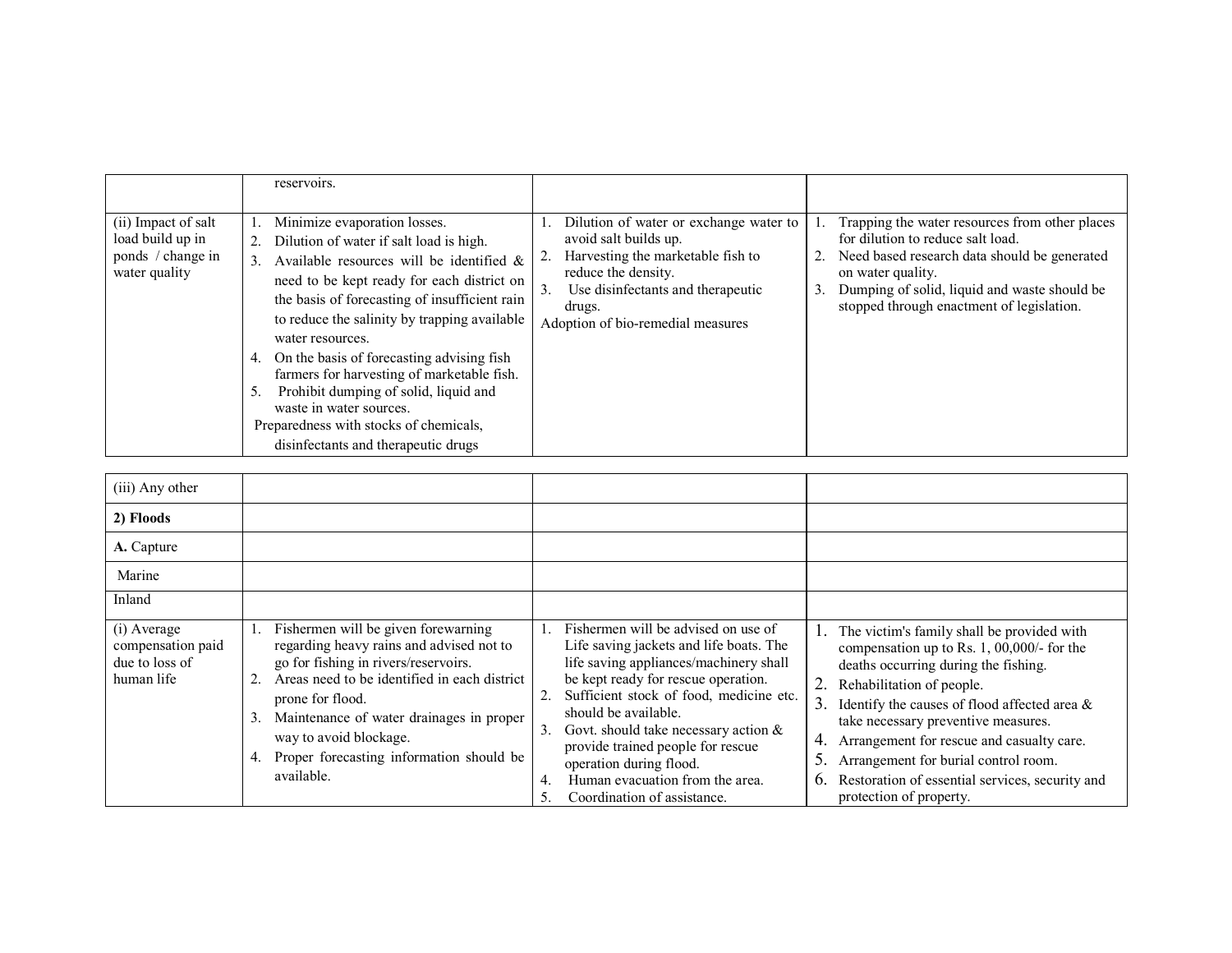|                                       | Be prepared to evacuate at a short notice.<br>5.<br>Preparation of flood control action plan.<br>6.<br>Warning dissemination and precautionary<br>response.<br>Formation<br>flood<br>8.<br>of<br>management<br>committee.<br>Enhancement in coping capabilities of<br>9.<br>common people.<br>10. Insurance<br>of<br>for<br>life<br>the<br>people/fishermen.             | Damage and need assessment.<br>6.<br>Immediate management of relief<br>$7_{\scriptscriptstyle{\ddots}}$<br>supplies.<br>Immediate help delivery.<br>8.                                                                                                                         | 7.<br>Support to rehabilitation, logistics, training and<br>awareness build up $&$ testing and updating the<br>plan.<br>8.<br>Insurance and compensation claim.                                                                                                |
|---------------------------------------|--------------------------------------------------------------------------------------------------------------------------------------------------------------------------------------------------------------------------------------------------------------------------------------------------------------------------------------------------------------------------|--------------------------------------------------------------------------------------------------------------------------------------------------------------------------------------------------------------------------------------------------------------------------------|----------------------------------------------------------------------------------------------------------------------------------------------------------------------------------------------------------------------------------------------------------------|
| (ii) No. of boats $/$<br>nets/damaged | 1. The prior information on safe keeping of<br>boats and nets will be provided to the<br>fishermen.<br>2. If prior information is given bring boats $\&$<br>nets towards the safer side.<br>3. Annual repair of boats/nets and gears.<br>4. Insurance of boats/nets/gears.                                                                                               | 1. Fishermen will be advised to stop<br>fishing during the floods and heavy<br>rainfall.<br>2. Continuous monitoring on water level<br>is required.<br>3. Coordination of assistance<br>4. Immediate management of relief<br>supplies.<br>5. Govt. support and compensation.   | 1. The affected fishermen will provided with<br>compensation up to Rs. 50,000/- for damaged<br>boats or nets.<br>2. Education and training for the repair of<br>boats/nets and gears.<br>3. Loss assessment $&$ insurance claim.                               |
| (iii) No.of houses<br>damaged         | 1. Forewarning regarding heavy rainfall,<br>sudden downpour and floods will be<br>spread in the fishermen villages on the<br>banks of rivers.<br>2. Shift the people to safer places.<br>3. Proper maintenance of Kaccha houses.<br>4. Education and training for the repair of<br>houses<br>5. Store raw material for emergency repair<br>of houses.<br>House insurance | 1. Temporary shelter to the affected<br>families will be provided.<br>2. Arrangement of temporary shelters for<br>homeless people.<br>3. Damaged house enumeration and need<br>assessment.<br>4. Coordination of assistance.<br>5. Immediate management of relief<br>supplies. | 1. The housing facilities on higher elevation shall<br>be provided to affected families by the<br>Government agencies.<br>2. Provide compensation from Govt. to<br>build/repair houses.<br>3. Loss assessment & insurance claim.<br>4. Govt. assistance claim. |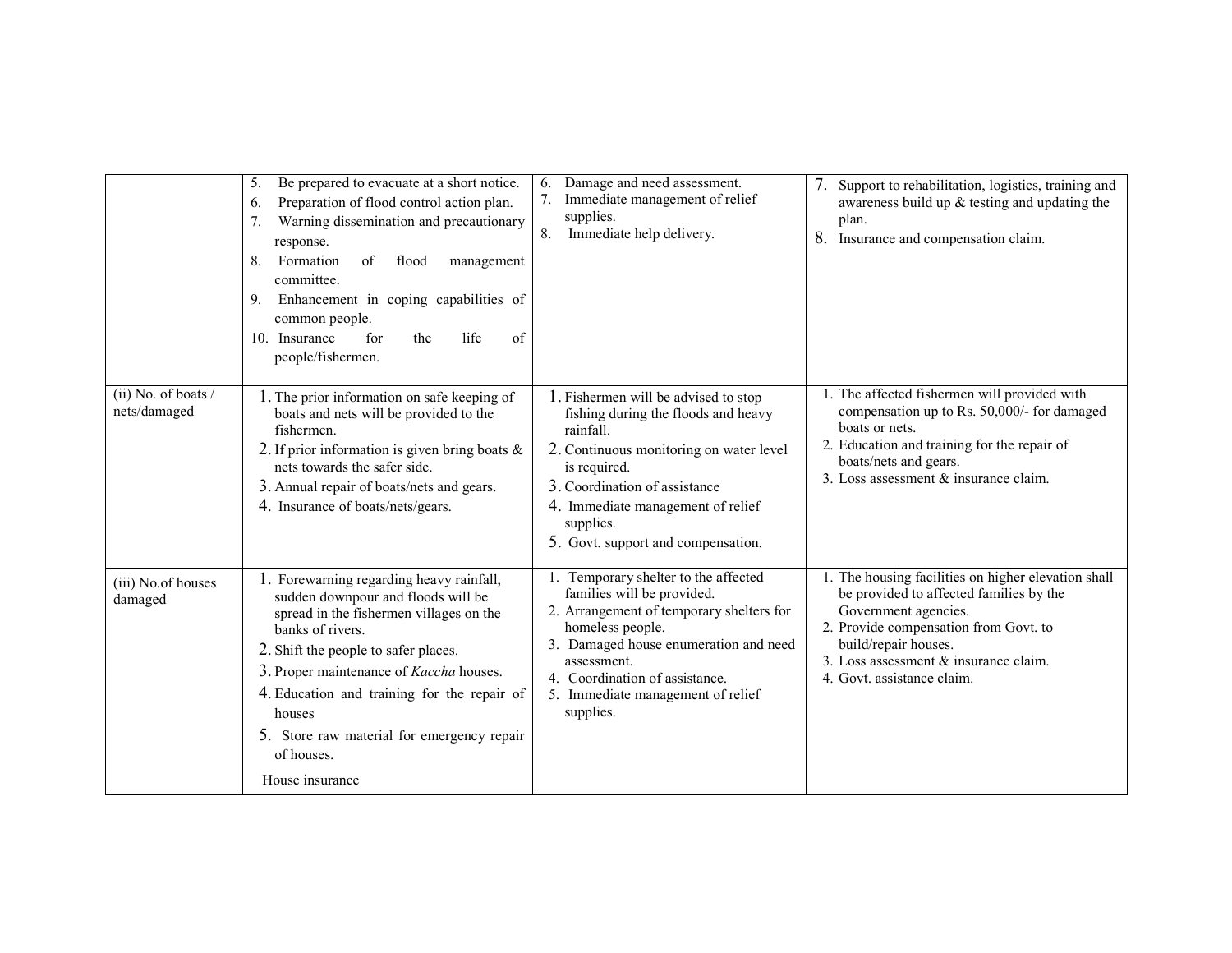| (iv) Loss of stock              | 1. Harvesting the existing fish stock<br>2. Keep boats, nets/gears ready for<br>emergency use.<br>3. Store fuels, food/other item<br>4. Develop flood control management plans.<br>5. Stock material insurance.                                                                         | 1. Search/locate the tock/input.<br>2. Mobilize local people for protection.<br>3. Hire stock/inputs from distant<br>areas/company/ farmers who are not<br>affected by flood                                                                                                                                                                                                                                                                              | 1. Provided subsidy on seeds by Govt.<br>2. Implementation of Insurance policy.<br>3. Locate backup stocks and verify its usability<br>time.<br>4. Follow flood control management plan.<br>5. Notify utilities of the critical demand about loss<br>of stock and inputs.<br>6. Loss assessment & insurance claim.                                                                                                                                                                                                                                                               |
|---------------------------------|-----------------------------------------------------------------------------------------------------------------------------------------------------------------------------------------------------------------------------------------------------------------------------------------|-----------------------------------------------------------------------------------------------------------------------------------------------------------------------------------------------------------------------------------------------------------------------------------------------------------------------------------------------------------------------------------------------------------------------------------------------------------|----------------------------------------------------------------------------------------------------------------------------------------------------------------------------------------------------------------------------------------------------------------------------------------------------------------------------------------------------------------------------------------------------------------------------------------------------------------------------------------------------------------------------------------------------------------------------------|
| (v) Changes in<br>water quality | 1. Storage of water disinfectant such as<br>chlorine, alum etc. at district level.<br>2. Provision to stop/close the<br>effluent/sewerage discharge point in water<br>odies<br>3. Store chemicals, disinfectants and<br>therapeutic drugs.<br>4. Develop flood control management plan. | 1. Provision of water filtration system for<br>the ponds to overcome the water<br>contamination-<br>2. Do not use contaminated water<br>3. Proper preparation and management<br>through emergency aeration.<br>4. Use appropriate amount of<br>disinfectants, chemicals and therapeutic<br>drugs.<br>5. Immediate support of Govt./industrial<br>organizations for maintaining the<br>purity and quality of water bodies.<br>6. Need based bioremediation | 1.Removal of runoff from land by proper means<br>before decomposition.<br>2. Supply of water filtration system even after the<br>event & creating awareness in farmers.<br>3. Need based research data should be generated<br>to maintain water quality,<br>4. Dumping of solid, liquid and waste should be<br>stopped through enactment of legislation.<br>5. Contact Govt. and industrial organization for<br>immediate remedy and cleaning of the water<br>bodies.<br>6. Regular water monitoring and bio-monitoring<br>of water bodies for formulation of management<br>plan |
| (vi) Health and<br>diseases     | 1. Water filtration system & control<br>measures for diseases should be available.<br>2. Advance planning and preparedness.<br>3. Store chemicals, disinfectants and<br>therapeutic drugs.<br>4. Stock sufficient stores of medicines                                                   | 1. Periodical checking particularly with<br>respective fish mortality should be<br>done during flood & dead fishes<br>disposed properly.<br>2. Prompt action or immediate removal of<br>disease causing agents/ dead fish,<br>followed by sterile or landfill disposal.<br>3. Use appropriate amount of<br>disinfectants, chemicals and therapeutic<br>drugs.<br>4. Emergency aeration or splashing in<br>water bodies.                                   | 1. Setting health & disease management training<br>centre at district level for fisherman community<br>by Govt. or with the help of NGO.<br>2. Laboratory diagnosis of diseased fish,<br>generation of data about type or kind of disease<br>spread.<br>3. Eradicating the disease where possible.<br>4. Follow up surveillance and monitoring after<br>disease outbreak.<br>5. Need based research data should be generated.<br>6. Loss assessment & insurance claim.                                                                                                           |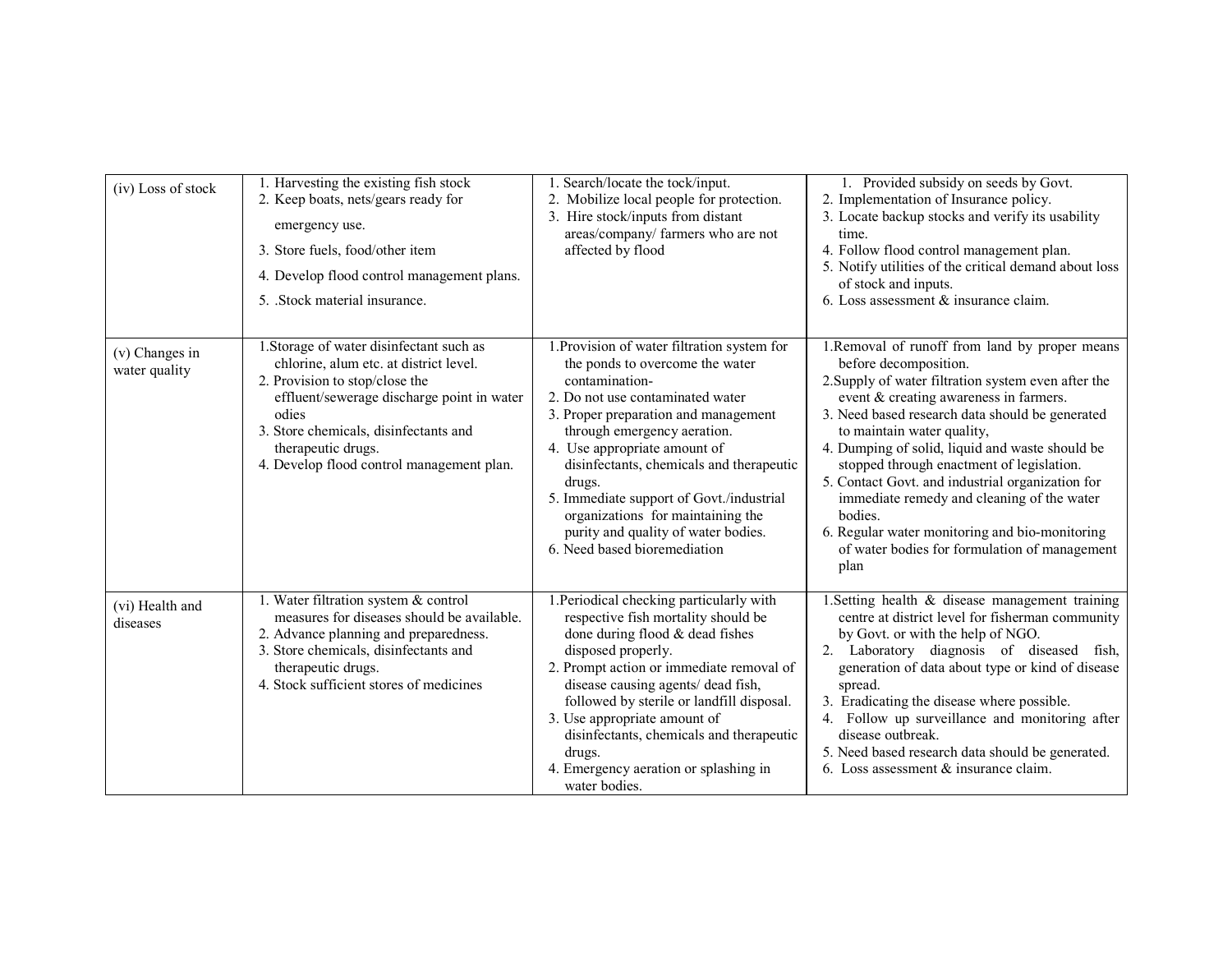| <b>B.</b> Aquaculture                               |                                                                                                                                                                                                                                                                                                                                                                                                                                                                                                                                                                                                                                                                                                                                   |                                                                                                                                                                                                                                                                                                                                                                                                                                                                                                                                                                                                                                                                                                                                                                                                                                                                                                                                                                                                                                                                                                                     |                                                                                                                                                                                                                                                                                                                                                                                                                                                                                                                                                                                                                                                                                                                              |
|-----------------------------------------------------|-----------------------------------------------------------------------------------------------------------------------------------------------------------------------------------------------------------------------------------------------------------------------------------------------------------------------------------------------------------------------------------------------------------------------------------------------------------------------------------------------------------------------------------------------------------------------------------------------------------------------------------------------------------------------------------------------------------------------------------|---------------------------------------------------------------------------------------------------------------------------------------------------------------------------------------------------------------------------------------------------------------------------------------------------------------------------------------------------------------------------------------------------------------------------------------------------------------------------------------------------------------------------------------------------------------------------------------------------------------------------------------------------------------------------------------------------------------------------------------------------------------------------------------------------------------------------------------------------------------------------------------------------------------------------------------------------------------------------------------------------------------------------------------------------------------------------------------------------------------------|------------------------------------------------------------------------------------------------------------------------------------------------------------------------------------------------------------------------------------------------------------------------------------------------------------------------------------------------------------------------------------------------------------------------------------------------------------------------------------------------------------------------------------------------------------------------------------------------------------------------------------------------------------------------------------------------------------------------------|
| (i) Inundation with<br>flood water                  | 1. In the flood prone areas proper draining<br>system from ponds need to be developed<br>and planned in flood situation before<br>forecasting of flood.<br>2. Site should be away from flood prone area.<br>3. Dyke should be stable in all weather<br>condition & not liable to collapse during<br>heavy rains.<br>4. Proper channels to be provided to pass<br>surplus water $\&$ to avoid breakage to the<br>bundh.<br>5. Proper facility construction for ponds and<br>its stock safety.<br>6. Development of flood control management<br>plan.<br>7. Preparedness with emergency backup<br>equipment on site.<br>8. Stock insurance.<br>9. Preventive measures against entry of<br>alien/wild organisms through flood water. | On the basis of forecasting information<br>1.<br>to farmers for sale of marketable fish<br>with sufficient transport facility<br>through various media. Proper drainage<br>should be adopted so that inundation<br>with flood water should be minimized.<br>On the basis of forecasting, information<br>2.<br>to farmers for sale of marketable fish<br>with sufficient transport facility<br>through various media.<br>3. Proper drainage should be adopted so<br>that inundation with flood water should<br>be minimized. Excess water should be<br>drained from pond by providing screen<br>outlets or using pumps.<br>Arrangement for evacuation.<br>4.<br>Arrangement for rescue and casualty<br>5.<br>care.<br>Arrangement for burial control room.<br>6.<br>Restoration of essential services,<br>$7_{\scriptscriptstyle{\ddots}}$<br>security and protection of property.<br>Coordination of assistance.<br>8.<br>Damage and need assessment.<br>9.<br>10. Immediate management of relief<br>supplies.<br>11. Release excess water from height of T.<br>12. Lower the water level in culture<br>facilities. | 1). Planning even after the event should be made<br>for proper drainage and creating awareness and<br>trainings in flood situations.<br>2). Pinning even after the event should be made for<br>proper drainage $\&$ creating awareness $\&$<br>training in flood situation.<br>3) Support to rehabilitation, logistics, training and<br>awareness build up $&$ testing and updating the<br>plan<br>4) Reallocate fish to maintain appropriate biomass<br>so that waste assimilation capacity of pond is<br>not exceeded.<br>5) Reduce or cease feeding because uneaten food<br>and fish waste decreases the dissolved oxygen<br>level.<br>6) Strengthening of water bodies/ponds.<br>7) Loss assessment $&$ insurance claim. |
| (ii) Water<br>contamination and<br>changes in water | 1. Availability of water purifier i.e.,<br>chlorine, alum etc at district level.<br>2. Availability of water disinfectant such as<br>chlorine, alum etc at district level.                                                                                                                                                                                                                                                                                                                                                                                                                                                                                                                                                        | 1. Supply of water purifier for the ponds to<br>overcome the contamination and<br>changes in BOD.                                                                                                                                                                                                                                                                                                                                                                                                                                                                                                                                                                                                                                                                                                                                                                                                                                                                                                                                                                                                                   | 1. Supply of water purifier even after the event<br>and creating awareness in farmers.<br>2. Supply of water filtration system even after                                                                                                                                                                                                                                                                                                                                                                                                                                                                                                                                                                                    |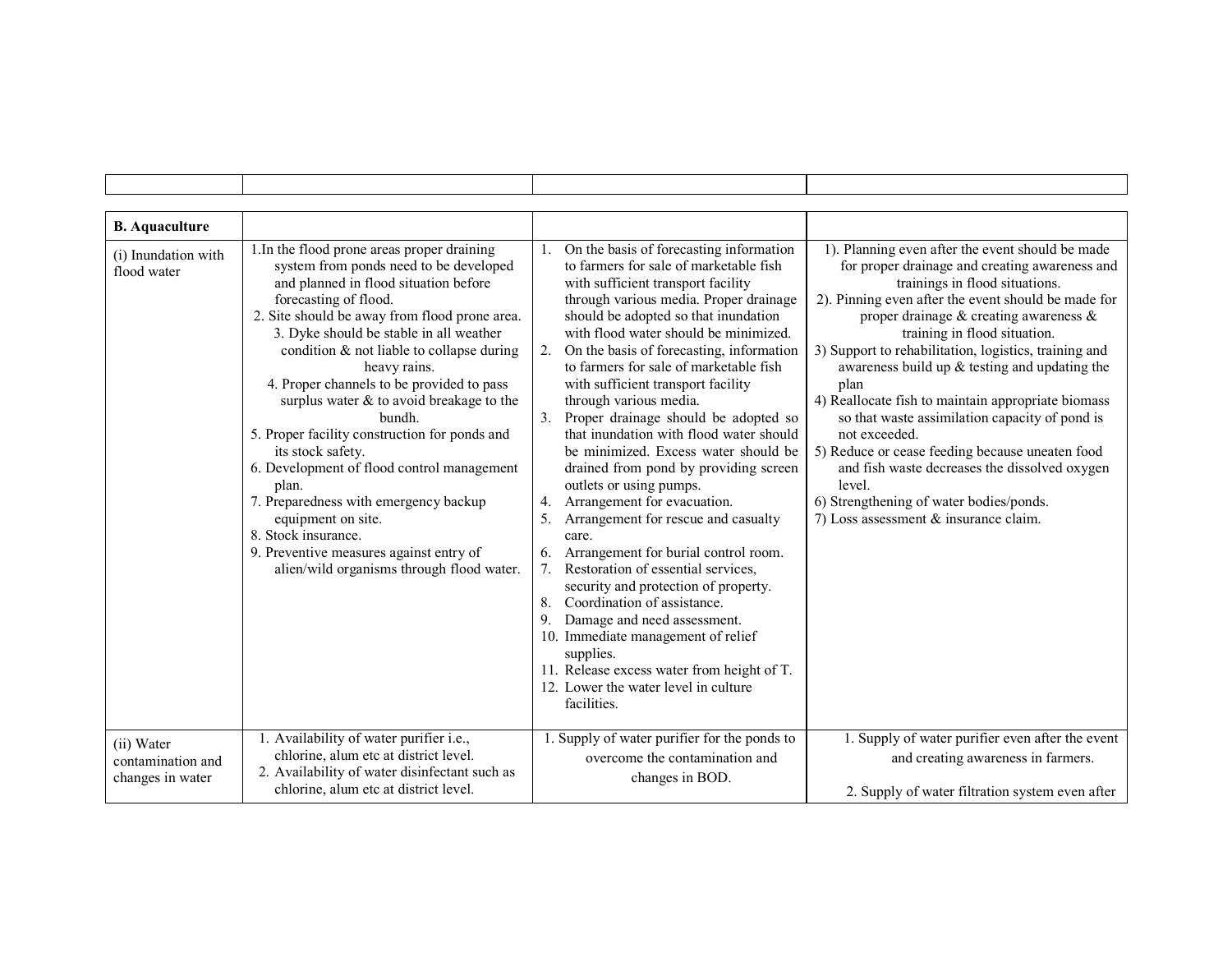| quality                      | 3. Use of calcium hydroxide @ 150 kg/ha<br>4. Store chemicals, disinfectants and<br>therapeutic drugs<br>Develop flood control management plan                                                                                                                                                                                                                                                                                                                                              | 2. Supply of water filtration system for<br>ponds to overcome the contamination.<br>Use of KMno4 for bath of fish as<br>prophylactics<br>3. Do not use contaminated water.<br>4. Proper preparation and management<br>through emergency aeration (paddle                                                                                                                              | the event & crating awareness in farmers.<br>3. Lime treatment for oxidation<br>4. To maintain water quality, need based<br>research data should be generated<br>5. Dumping of solid, liquid and waste should<br>be stopped through enactment of<br>legislation.                                             |
|------------------------------|---------------------------------------------------------------------------------------------------------------------------------------------------------------------------------------------------------------------------------------------------------------------------------------------------------------------------------------------------------------------------------------------------------------------------------------------------------------------------------------------|---------------------------------------------------------------------------------------------------------------------------------------------------------------------------------------------------------------------------------------------------------------------------------------------------------------------------------------------------------------------------------------|--------------------------------------------------------------------------------------------------------------------------------------------------------------------------------------------------------------------------------------------------------------------------------------------------------------|
|                              |                                                                                                                                                                                                                                                                                                                                                                                                                                                                                             | wheel aerator/circulating aerator), that<br>may improve water quality in affected<br>areas.                                                                                                                                                                                                                                                                                           | 6. Immediate remedy and cleaning of water<br>bodies.                                                                                                                                                                                                                                                         |
|                              |                                                                                                                                                                                                                                                                                                                                                                                                                                                                                             | 5. Use appropriate amount of disinfectants,<br>chemicals and therapeutic drugs.<br>6. Maintaining the purity and quality of<br>water bodies.<br>7. Need based bioremediation.                                                                                                                                                                                                         | 7. Regular water monitoring and bio-<br>monitoring of water bodies for<br>formulation of management plan.                                                                                                                                                                                                    |
| (iii) Health and<br>diseases | Storage of water purifiers and control<br>measures for diseases should be available.<br>2.<br>Personnel should be trained for health &<br>disease management through training<br>& list of trained personnel should be<br>3.<br>available at each district level.<br>Adequate stock of medicine should be<br>4.<br>available at each district level.<br>Antibiotics fortified feeding as<br>5.<br>prophylactics<br>Advance planning and preparedness.<br>Store chemicals, disinfectants and | 1. Periodical checking particularly with<br>respective fish mortality should be done<br>during flood.<br>2. Services of trained personnel need to be<br>made available in affected areas with<br>sufficient supply of life saving<br>medicines.<br>3. Disinfectants formalin treatments as<br>prophylactics<br>4. Identification of type of disease<br>outbreak, immediate removal of | 1. Setting health and disease management<br>training centre at district level for<br>fishermen and government officials.<br>2. Routine training programmed as a refresher<br>course need to be implemented in relation<br>to health & disease management during<br>flood.<br>3. Lime treatment for oxidation |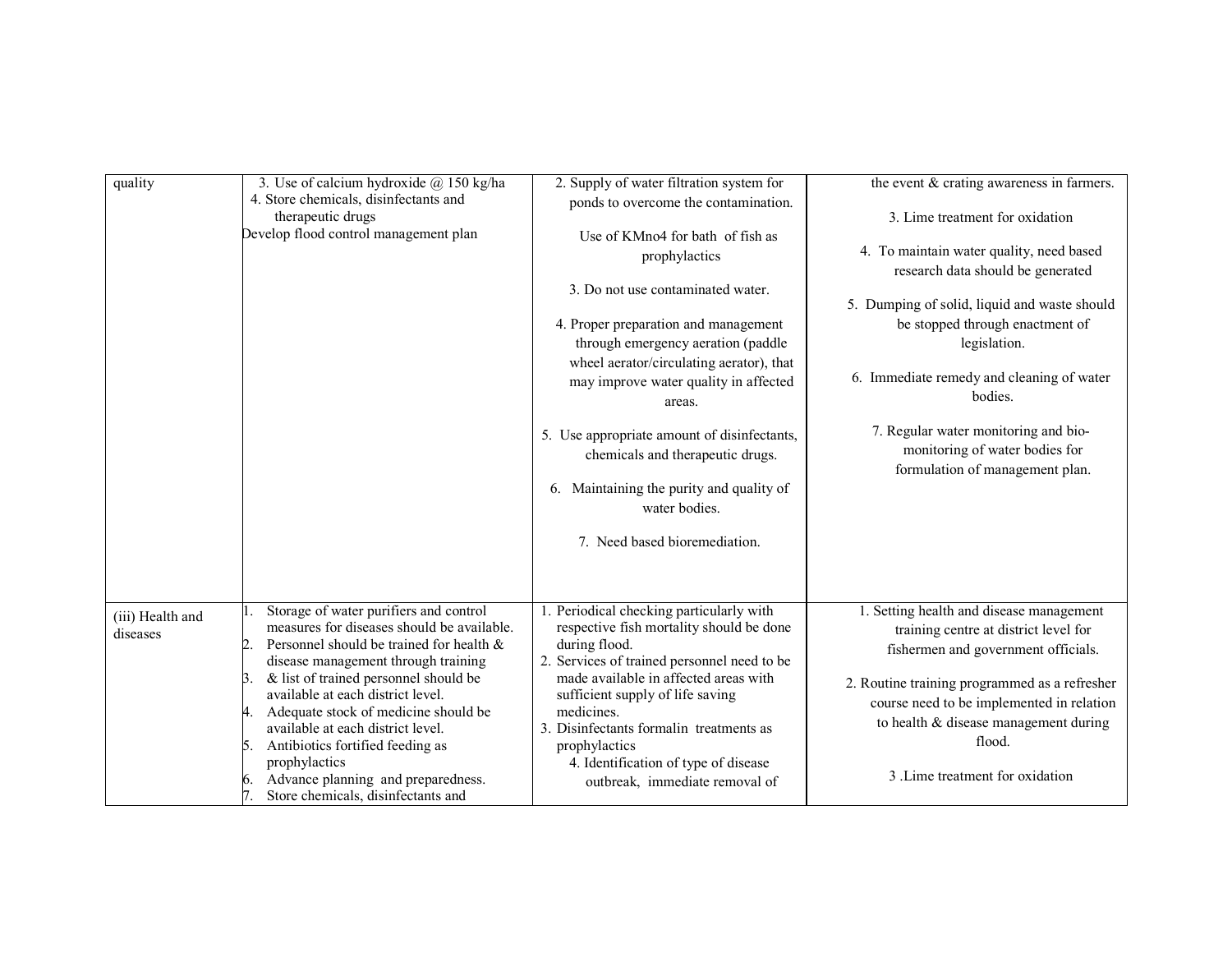|                                                             | therapeutic drugs.<br>Stock sufficient emergency medicines.<br>8.                                                                                                                                                                                                                                                                                                                                                                                                 | disease causing agents/ dead fish.<br>5. Use appropriate amount of disinfectants,<br>chemicals and therapeutic drugs.<br>6. Determination of nature and speed of<br>transmission of diseases.<br>7. Emergency aeration or splashing in<br>water bodies                                                                                                                                             | 4. Laboratory diagnosis of diseased fish,<br>generation of data about type or kind of<br>disease spread.<br>5. Eradicating the disease.<br>6. Follow up surveillance and monitoring.<br>7. Proper disposal of dead fish.<br>8. Loss assessment & insurance claim    |
|-------------------------------------------------------------|-------------------------------------------------------------------------------------------------------------------------------------------------------------------------------------------------------------------------------------------------------------------------------------------------------------------------------------------------------------------------------------------------------------------------------------------------------------------|----------------------------------------------------------------------------------------------------------------------------------------------------------------------------------------------------------------------------------------------------------------------------------------------------------------------------------------------------------------------------------------------------|---------------------------------------------------------------------------------------------------------------------------------------------------------------------------------------------------------------------------------------------------------------------|
| (iv) Loss of stock<br>and inputs (feed,<br>chemicals etc)   | 1. Harvestable sized fishes shall be marketed<br>before the event to avoid losses. The inputs<br>like feed and chemical etc. shall be stored<br>at safe places.<br>2. Flood situation going to exist then move the<br>feed, chemicals & other accessories to safer<br>places.<br>3. Keep the stock/input at safe place for<br>emergency purpose.<br>4. Store fuels, food/other item.<br>5 .Develop flood control management plan.<br>6. Stock material insurance. | 1. The pond embankments will be fenced<br>with netting to avoid fish losses. The<br>store rooms for inputs like feed,<br>chemicals etc. shall be created.<br>2. Available fish stock should be recovered.<br>Stock of inputs must be stored in well<br>protected area.<br>3. Search/locate the stock/input.<br>4. Purchase/hire valuable stock/inputs from<br>distant areas not affected by flood. | 1. The fish farmers shall be provided with fish seed<br>and feed at concessional rates.<br>2. Feeds, chemicals etc required for the culture<br>operation should be purchased.<br>3. Strengthening of stocks.<br>4. Assessment of total loss.<br>5. Insurance claims |
| (v) Infrastructure<br>damage (pumps,<br>aerators, huts etc) | 1. Prior information regarding removal of<br>Pumps and aerators shall be given to the<br>fish farmers.                                                                                                                                                                                                                                                                                                                                                            | 1. Pumps, aerator and generators shall be<br>removed from the pond before the<br>event.                                                                                                                                                                                                                                                                                                            |                                                                                                                                                                                                                                                                     |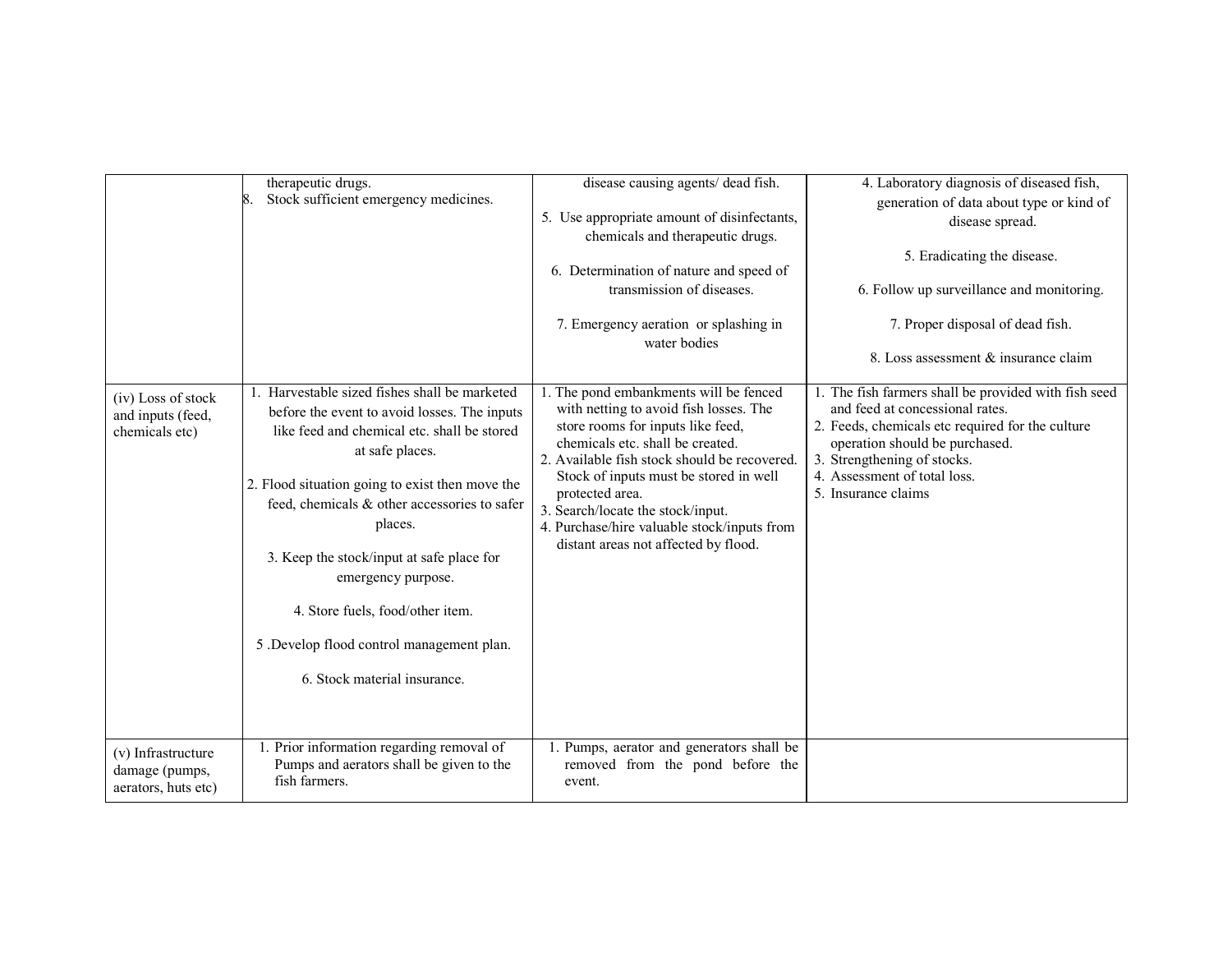|                                                                       | 2. Flood situation going to exist then move<br>the pumps, aerators $\&$ other accessories to<br>safer places.<br>3. Educate and provide training for the repair<br>of infrastructure.<br>4. Follow flood control management plan.<br>5. Store raw materials for repairing of pumps<br>aerators, huts etc.<br>6. Infrastructure insurance. | 2. Use manual techniques for aeration or<br>make substitute arrangement for the<br>same.<br>3. Notify utilities of the critical demand.<br>4. Coordination of assistance.<br>5. Immediate<br>management<br>of relief<br>supplies.                                                                    |    |
|-----------------------------------------------------------------------|-------------------------------------------------------------------------------------------------------------------------------------------------------------------------------------------------------------------------------------------------------------------------------------------------------------------------------------------|------------------------------------------------------------------------------------------------------------------------------------------------------------------------------------------------------------------------------------------------------------------------------------------------------|----|
| 3. Cyclone / Tsunami                                                  |                                                                                                                                                                                                                                                                                                                                           |                                                                                                                                                                                                                                                                                                      |    |
| A. Capture                                                            |                                                                                                                                                                                                                                                                                                                                           |                                                                                                                                                                                                                                                                                                      |    |
| Marine                                                                |                                                                                                                                                                                                                                                                                                                                           |                                                                                                                                                                                                                                                                                                      |    |
| (i) Average<br>compensation paid<br>due to loss of<br>fishermen lives |                                                                                                                                                                                                                                                                                                                                           |                                                                                                                                                                                                                                                                                                      |    |
| (ii) Avg. no. of<br>boats/<br>nets/damaged                            |                                                                                                                                                                                                                                                                                                                                           |                                                                                                                                                                                                                                                                                                      |    |
| (iii) Avg. no. of<br>houses damaged                                   |                                                                                                                                                                                                                                                                                                                                           |                                                                                                                                                                                                                                                                                                      |    |
| Inland                                                                |                                                                                                                                                                                                                                                                                                                                           |                                                                                                                                                                                                                                                                                                      |    |
| B. Aquaculture                                                        |                                                                                                                                                                                                                                                                                                                                           |                                                                                                                                                                                                                                                                                                      |    |
| $(i)$ Overflow /<br>flooding of ponds                                 | If intensity of cyclone with heavy rain fall<br>1.<br>exists then harvest existing fish stock.<br>2. Dike should be stable in all weather<br>condition & not liable to collapse during<br>flood.                                                                                                                                          | 1. On the basis of forecasting information<br>to farmers for sale of marketable fish<br>with sufficient transport facility<br>through various media. Proper drainage<br>should be adopted so that inundation<br>with storm water should be managed<br>2. Enhancement of dykes height by sand<br>bags | 2. |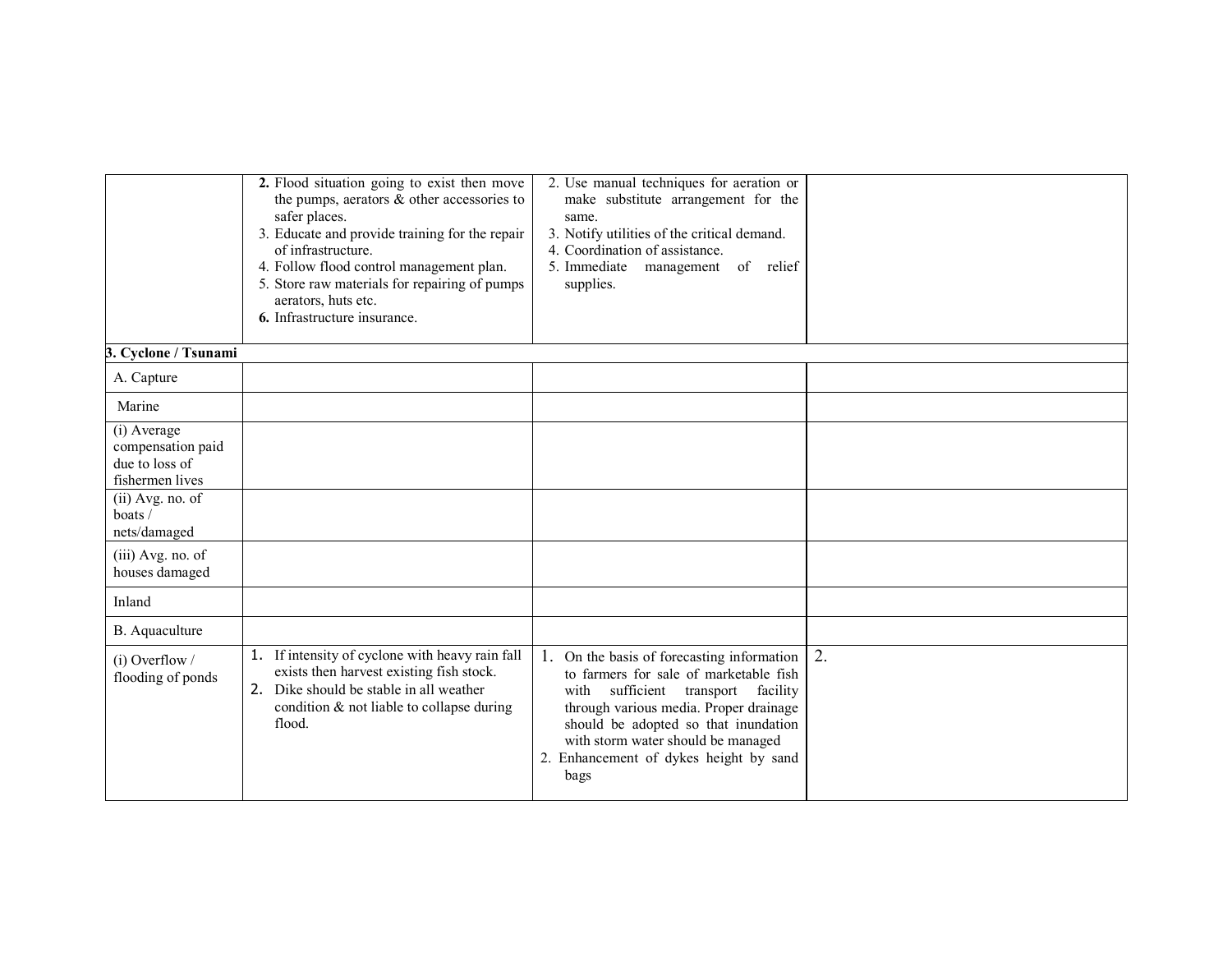| (ii) Changes in<br>water quality (fresh<br>water / brackish<br>water ratio) | Supply of water for correcting the<br>changes in fresh water & brackish water.<br>2. Maintain salinity by addition of fresh water<br>up to $20-25$ ppt.                                                | 2. | Supply of water for correcting the<br>changes in fresh water & brackish<br>water.<br>Use euryhaline species                             | Water storage facility needs to be developed to<br>overcome the problem of changes in fresh $\&$<br>brackish water ratio.<br>2. use Euryhaline species for culture |
|-----------------------------------------------------------------------------|--------------------------------------------------------------------------------------------------------------------------------------------------------------------------------------------------------|----|-----------------------------------------------------------------------------------------------------------------------------------------|--------------------------------------------------------------------------------------------------------------------------------------------------------------------|
| (iii) Health and<br>diseases                                                | 1. Water filtration system & control<br>measures for disease should be available.<br>2. Adequate stock of medicine should be<br>available at each district level.<br>3. Liming and formal in treatment |    | Periodically checking particularly in<br>respective of fish mortality & water<br>parameter during flood.<br>2. Disinfectants treatments | Settling health & disease management training<br>centre at district level for fishermen & Govt.<br>official.                                                       |
| (iv) Loss of stock<br>and inputs (feed,<br>chemicals etc)                   | 1. Cyclone with heavy rain fall situation<br>going to exist then move the feed,<br>chemicals & other accessories to safer<br>places.<br>2. Stock cover under insurance                                 | Ι. | Available<br>fish<br>should<br>stock<br>be<br>recovered.                                                                                | 1. Feeds, chemicals etc required for the culture<br>operation should be purchased.<br>Seed and feed to be supplied through Deptt of<br>fisheries,                  |
| (v) Infrastructure<br>damage (pumps,<br>aerators.<br>shelters/huts etc)     | 1) Cyclone with heavy rain fall situation<br>going to exist then shifted the pumps,<br>aerators & other accessories to safer<br>places.                                                                | 1) | Use manual techniques for aeration or<br>make substitute arrangement for the<br>same.                                                   | Compensation on assessment of actual losses $\&$<br>damage of pumps, aerators, shelters/huts given<br>through RKVY, NCDC, NREGSui                                  |
| (vi) Any other                                                              |                                                                                                                                                                                                        |    |                                                                                                                                         |                                                                                                                                                                    |
| 4 Heat wave and<br>cold wave                                                |                                                                                                                                                                                                        |    |                                                                                                                                         |                                                                                                                                                                    |
| A. Capture                                                                  |                                                                                                                                                                                                        |    |                                                                                                                                         |                                                                                                                                                                    |
| Marine                                                                      |                                                                                                                                                                                                        |    |                                                                                                                                         |                                                                                                                                                                    |
| Inland                                                                      |                                                                                                                                                                                                        |    |                                                                                                                                         |                                                                                                                                                                    |
| B. Aquaculture                                                              |                                                                                                                                                                                                        |    |                                                                                                                                         |                                                                                                                                                                    |